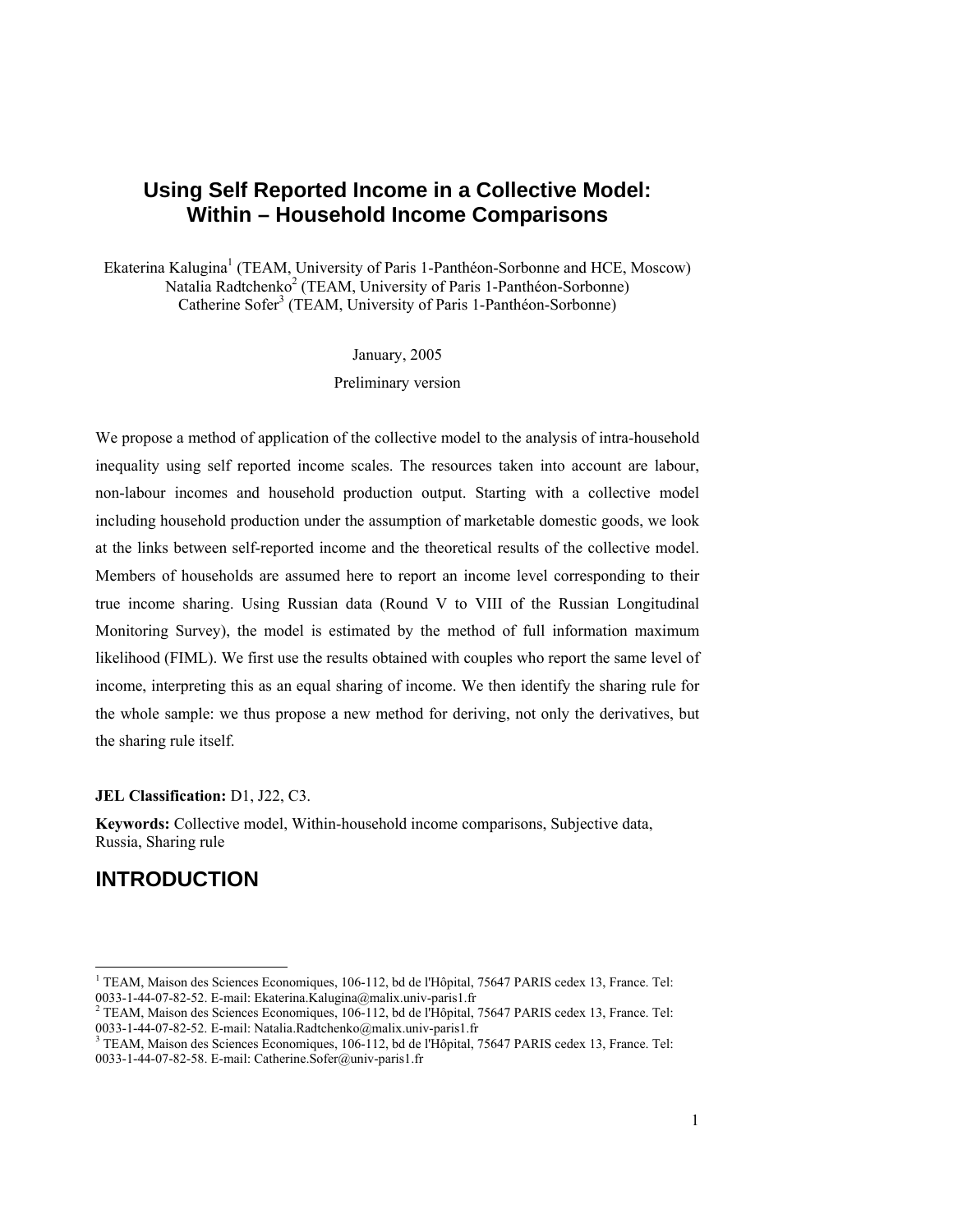A very important issue in applications of the economics of the household to policy analysis is that of within-household welfare comparisons and, in particular, of intra-family inequality. The present article studies this issue in the framework of a collective model of household behaviour.

The purpose of the paper is methodological. We propose an application of the collective model to the analysis of intra-household inequality using self reported income scales. The collective model based on the sharing rule provides a theoretical framework to determine intra-household allocation of resources (Chiappori (1988, 1992, 1997), Apps and Rees (1997)). What we do here is to interpret intra-household equality as an equal distribution of full income between the (main two adult) members of the household. As usual, labour as well as non-labour income are included in household resources, but also the output of household production. When including the latter in full income, we follow recent models by Apps and Rees (1997), Chiappori (1997), or Solaz, Rapoport and Sofer (2003), (2005)). Such an approach better reflects the true consumption of leisure by both members of the household than more standard collective models. Also, the data we use (Russia Longitudinal Monitoring Survey, RLMS) allow us to do this.

Starting with a collective model including household production under the assumption of marketable domestic goods (Rapoport, Sofer and Solaz, 2003, 2005), we look at the links between self-reported income and the theoretical results of the collective model.

Then using the results obtained with couples who report the same level of income, interpreting this as an equal sharing of income, we derive the constant of the sharing rule for the whole sample: we thus propose a new method for deriving, not only the derivatives, but the sharing rule itself (cf. Browning, Chiappori and Lewbel, 2004).

Usually, the derivatives of the sharing rule are estimated using simultaneous labour supply equations for husband and wife (Browning and Chiappori (1988), Chiappori, Fortin and Lacroix, 2002). Adding household production leads to two simultaneous equation of full labour supply (including household work, Rapoport, Sofer and Solaz, 2005). We add a third equation estimating the probability of household members' discrepancy between their levels of income. The model thus can be formulated as an endogenous probit model: the probit equation comparing income levels of household members derives from the sharing rule, from which in turn leisure demands are derived. The model is estimated by the method of full information maximum likelihood (FIML).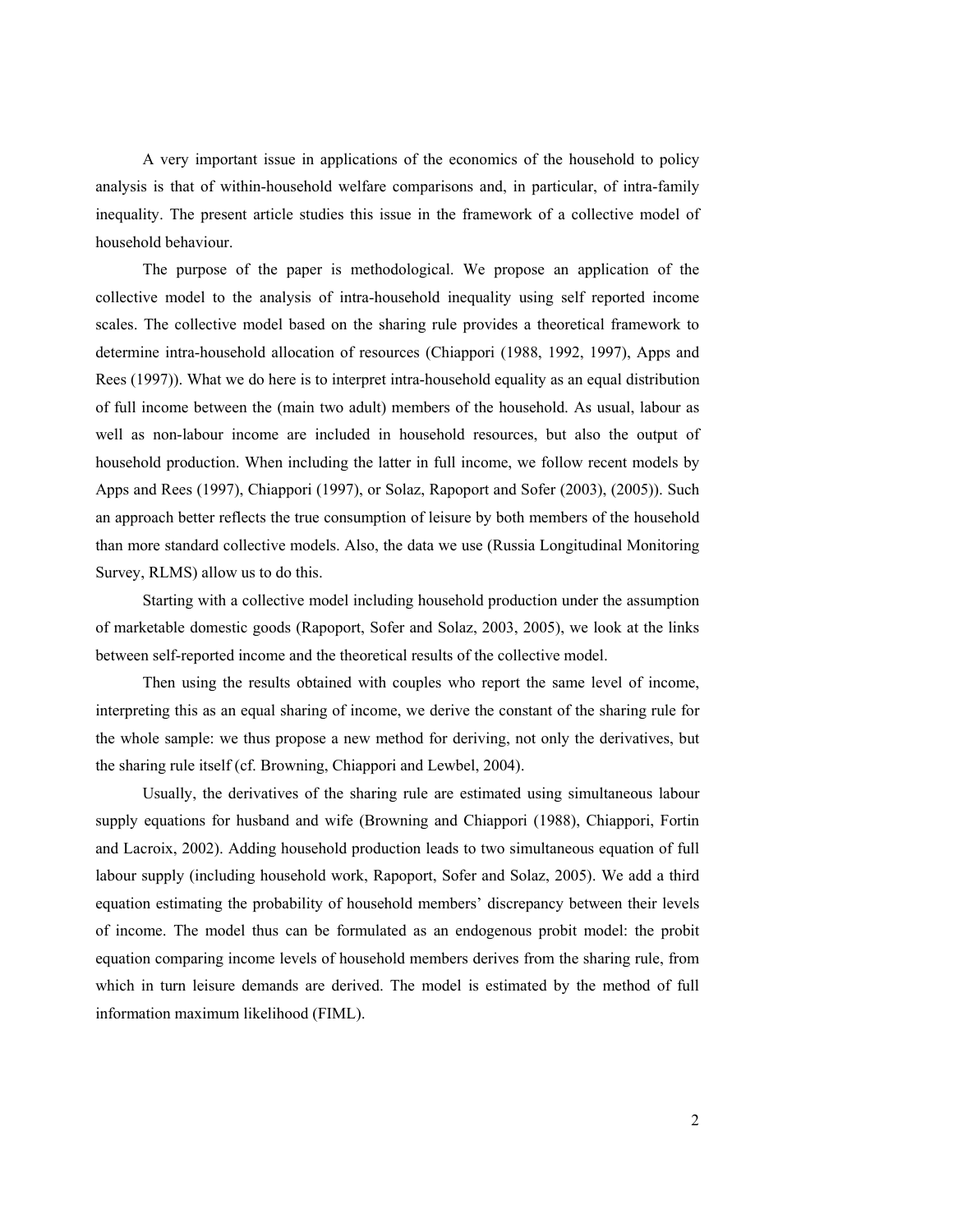Under the assumptions made, the estimation of leisure demands permits the recovering of the sharing rule derivatives. In a further stage, we recover in addition the constant of the sharing rule from the sample of households who give the same answer to the income ladder question.

In recent years a large number of empirical studies, aims at analysing self-reported income and poverty [Ferrer-i-Carbonell and Frijters (2004)]. While Ravallion and Lokshin (2001, 2002) argue that "the welfare inferences drawn from answers to subjective survey questions are clouded by concerns about measurement errors and how latent psychological factors influence observed respondent characteristics", subjective measure of income and poverty is used as a supplement to conventional socio-economic poverty measures. Though aware of the "clouds" mentioned above, we choose here to consider that the main reason why the two members of the family report different incomes in the survey might well be that they do get unequal incomes from household income sharing. As a matter of fact, and as predicted by non-unitary models (bargaining models as well as collective models), many households report distinct income value for husband and wife in the RLMS survey.

The paper is organized as following. Section 1 outlines the collective model of household labor supply with household production based upon Rapoport, Sofer, Solaz (2003, 2005). We then present its application to intra-household equality. Section 2 describes the data. Section 3 presents an econometric specification of the model and introduces the Maximum Likelihood Estimation methodology for its estimating. Section 4 presents the results. Finally, further steps are discussed in conclusions.

## **1. MODEL**

In this section we derive conditions for an equal sharing of full income starting with a collective model including household production (Rapoport, Sofer, Solaz, 2003, 2005). These papers give a method for estimating the derivatives of the sharing rule under the assumption of marketable domestic goods. We extend the results to propose a method allowing an identification of the sharing rule itself.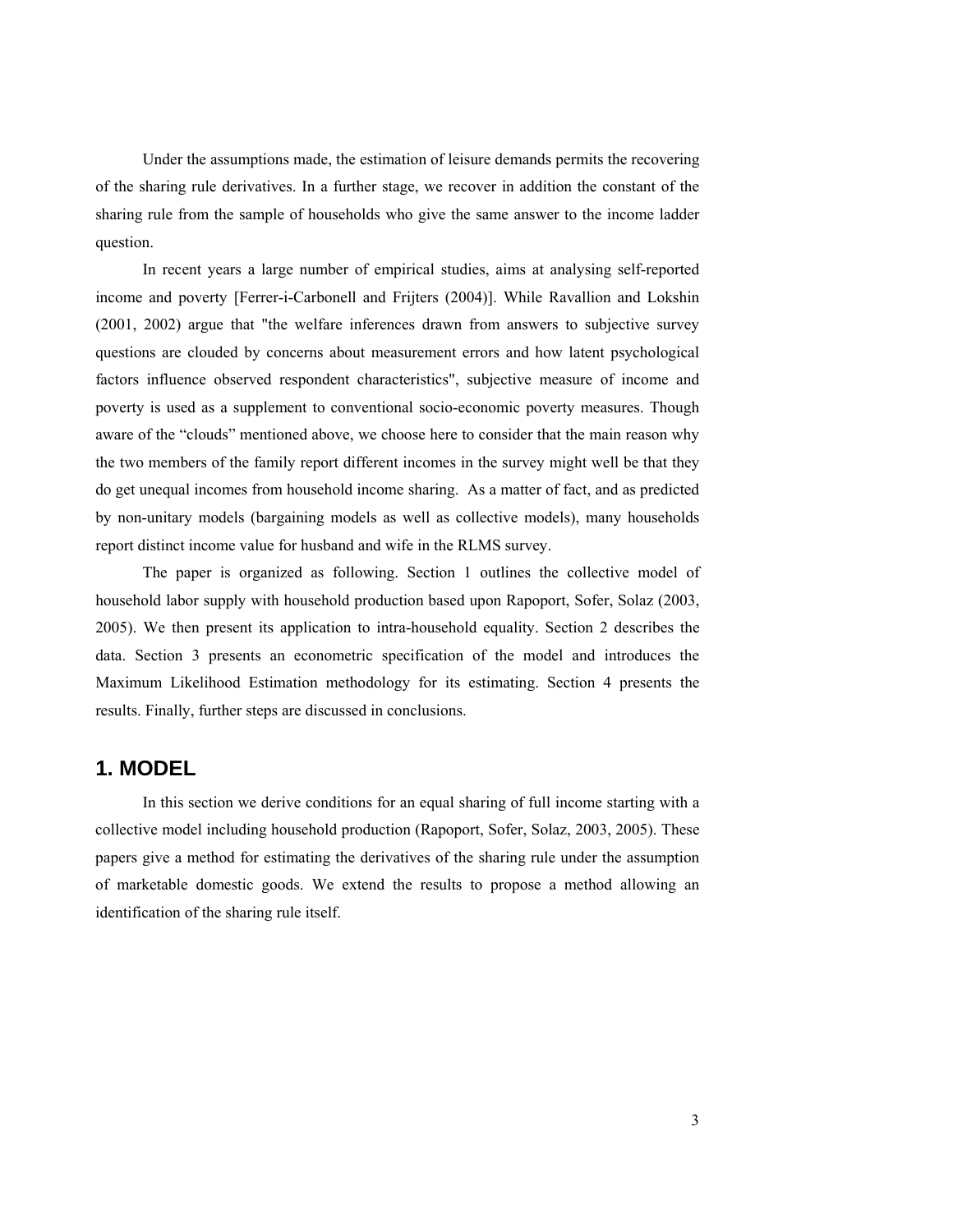#### *1.1. The Collective Model with Household Production.*

Consider two individuals  $(i = f, m)$ . Each has a utility function depending on leisure (assignable and observed), *L*i, on the consumption of a Hicksian composite good (unobserved), *C*i, with a normalized price of 1, and on a vector of domestic goods *Y*.

Besides the market good, *Ci*, bought in the market, the household produces the vector of domestic goods,  $Y$ . Let the production function of the  $k<sup>th</sup>$  domestic good<sup>4</sup> be

$$
Y^k = g^k(t^k_{\beta}t^k_m; z), \qquad k=1, ...K,
$$

where  $t^k$ ,  $(i=f,m)$  is member *i*'s household work devoted to the production of domestic good  $k$ , and  $z$  is a vector of household characteristics. We assume that all goods are privately consumed.

Utility can be written:  $u_i = u_i(L_i, C_i, Y_i; z)$ , where  $Y_i$  is the vector of member's *i* consumption of domestic goods.

Let  $t_i = \sum_k t_i^k$  (*i*=*f,m*) be the total time that household member i devotes to the

production of domestic goods, and *T* the total time available, **z** is the an N-vector representing part of the individual heterogeneity in utility and in domestic production. Let **s** be an Rvector of distribution factors<sup>5</sup>, *y* the household's non-labour income, and  $w_f$ , and  $w_m$  the wage rate of *f* et *m* respectively.

### **1.1.1. Household Maximisation Problem.**

In the collective model with household production, the Pareto-efficient solution comes from program (P1):

$$
\underset{L_f, C_f, Y_f, L_m, C_m, Y_m}{\text{Max}} \mu_f(.)U_f(L_f, C_f, Y_f, \ldots; \mathbf{z}) + \mu_m(.)U_m(L_m, C_m, Y_m, \ldots; \mathbf{z})
$$

subject to  $(P1)$ 

$$
C_f + C_m + p.Y_f + p.Y_m + L_f w_f + L_m w_m \le Tw_f + Tw_m + y + \Pi(w_f, w_m, \mathbf{p})
$$

where  $\mu_i = \mu_i(w_f, w_m, y, \mathbf{s}, \mathbf{z})$  are continuously differentiable weighting factors contained in [0, 1] such that  $\mu_f + \mu_m = 1$ .  $\Pi(w_f, w_m, \mathbf{p})$  is the profit function from the household production. Assume from now on that domestic goods are marketable: they have market

 4 We assume that there is no joint production in the household production sector.

 $<sup>5</sup>$  Distribution factors are variables which influence the bargaining power of household members, but neither</sup> prices nor preferences, (cf Chiappori, Fortin, Lacroix, 2002)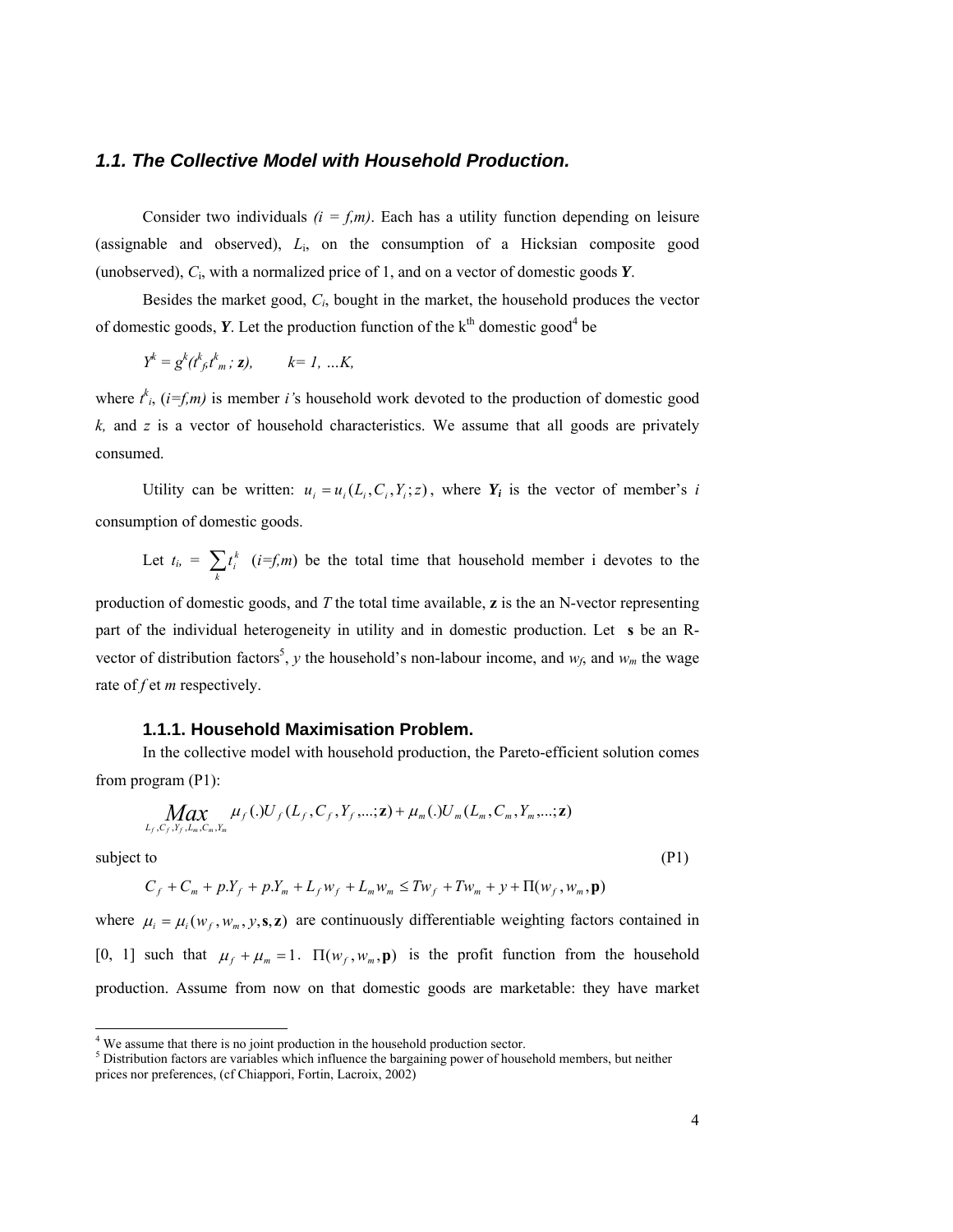substitutes and can be freely exchanged in the market. **p** is thus an exogenous price vector for domestic goods, the same for all households, and it can be considered as fixed in what follows. It will thus be omitted in the notations.

### **1.1.2. Decentralisation.**

As in Apps and Rees (1997) and Chiappori (1997), the second theorem of welfare economics implies that the equilibrium corresponding to program (P1) can be decentralized and the solution can be obtained in two stages.

First, the household determines the optimal allocation of time of each member in domestic production, using the criterion of the maximization of profit or net value of domestic production. This imputed profit is added to the other income flows. In the second stage, consumption is decentralized by the appropriate choice of shares  $\Phi$ <sup>*i*</sup> ( $i = f$ , *m*) of total full income. Program (P1) is thus reformulated as (P2.1) and (P2.2):

$$
Max_{t_f, t_m} \Pi = pY - w_f t_f - w_m t_m
$$
  
\n
$$
Max_{C_i, L_i, Y_i} U_i (L_i, C_i, Y_i, \dots; \mathbf{z}), \qquad i = f, m
$$
  
\n(P2.1)

subject to budget and time constraints: (P2.2)

$$
C_i + pY_i + L_i w_i \le \Phi_i
$$
  

$$
L_i + h_i + t_i = T,
$$

where the sharing rule  $\Phi_i(w_f, w_m, p, y; \mathbf{s}, \mathbf{c}, \mathbf{z})$  represents the part of full income allocated to member *i*, with:

 $\Phi = \Phi_{f+} \Phi_m = (w_f + w_m)T + y + \Pi$ 

#### **1.1.3. Sharing Rule.**

Let  $h_i$  be member i's market labor supply,  $H_i = h_i + t_i$  the *i*th member total labor supply including work in household production.

Extending Chiappori, Fortin, Lacroix (2002), Rapoport, Sofer Solaz (2003) show that identifying the sharing rule over full income  $\Phi_i$  is equivalent to identifying a sharing rule over the sum of household's exogenous income and of household production profit:

$$
\Phi_i = h_i w_i + t_i w_i + L w_i + \psi_i = T w_i + \psi_i, \qquad i = f, m
$$
\n
$$
\text{with } \psi_f + \psi_m = y + \Pi. \tag{1.1}
$$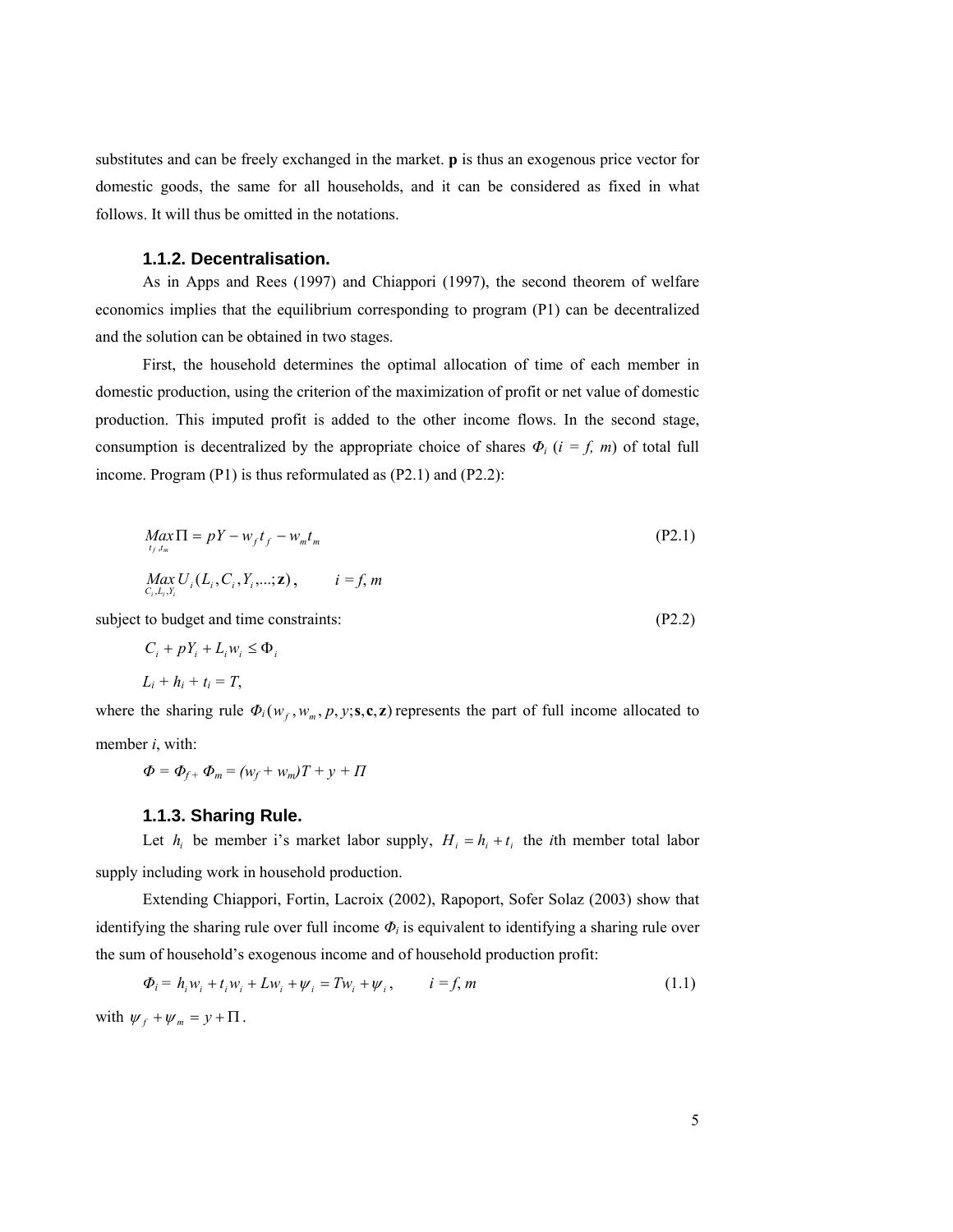Denoting  $\psi_f = \psi(w_f, w_m, y; \mathbf{s}, \mathbf{z})$  and  $\psi_m = y + \Pi - \psi$ , the budget constraints of program (P2.2) can be rewritten as:

$$
C_f + pY_f \le w_f H_f + \psi
$$
  

$$
C_m + pY_m \le w_m H_m + y + \Pi - \psi
$$

The price vector **p** being fixed is omitted from the endogenous functions of the model.

### **1.1.4. Demands for Leisure.**

Resolving program (P3) below, which is a reformulation of the (P2), yields the Marshallian demands (3) and (4) for leisure. Noting  $Y = Y_f + Y_m$ :

$$
\underset{t_f, t_m}{Max} \Pi = pY - w_f t_f - w_m t_m \tag{P3.1}
$$

$$
\underset{C_i, L_i, Y_i}{Max} U_i (L_i, C_i, Y_i, \dots; z), \quad i = f, m
$$

subject to: (P3.2)

$$
C_f + pY_f \le w_f H_f + \psi
$$
  
\n
$$
C_m + pY_m \le w_m H_m + y + \Pi - \psi
$$
  
\n
$$
L_i + l_i + t_i = T,
$$
  
\n
$$
L_f = L^f(w_f, \psi(w_f, w_m, y, \mathbf{s}, \mathbf{z}); \mathbf{z})
$$
  
\n
$$
L_m = L^m(w_m, y + \Pi - \psi(w_f, w_m, y, \mathbf{s}, \mathbf{z}); \mathbf{z})
$$
  
\n
$$
L_m = L^m(w_m, y + \Pi - \psi(w_f, w_m, y, \mathbf{s}, \mathbf{z}); \mathbf{z})
$$
  
\n
$$
(1.2)
$$
  
\n
$$
L_m = L^m(w_m, y + \Pi - \psi(w_f, w_m, y, \mathbf{s}, \mathbf{z}); \mathbf{z})
$$
  
\n
$$
(1.3)
$$
  
\n
$$
Formatted: German Germany
$$
  
\n
$$
Fermatted: German Germany
$$
  
\n
$$
Fermatted: German Germany
$$

## *1.2. Intra-household income comparisons.*

#### **1.2.1. Intra-household equality and the sharing rule.**

Assuming intra household equality can be made in different ways. One can possibly assume, for example, that it means an equal bargaining power of the two household members, which would lead to choose as a social welfare optimum the maximum of the purely utilitarian social welfare function. Here, we are using data which give the answer to a subjective question about income. People have to subjectively situate their income on a 9 steps ladder. Making the usual assumption of no specific bias in the answers, we directly relate their answer to the subjective income question to the income they objectively get within the family. The assumption made here is that people's answers to this question give us information on the income share allocated to them within the household. Intra-household **Formatted:** German Germany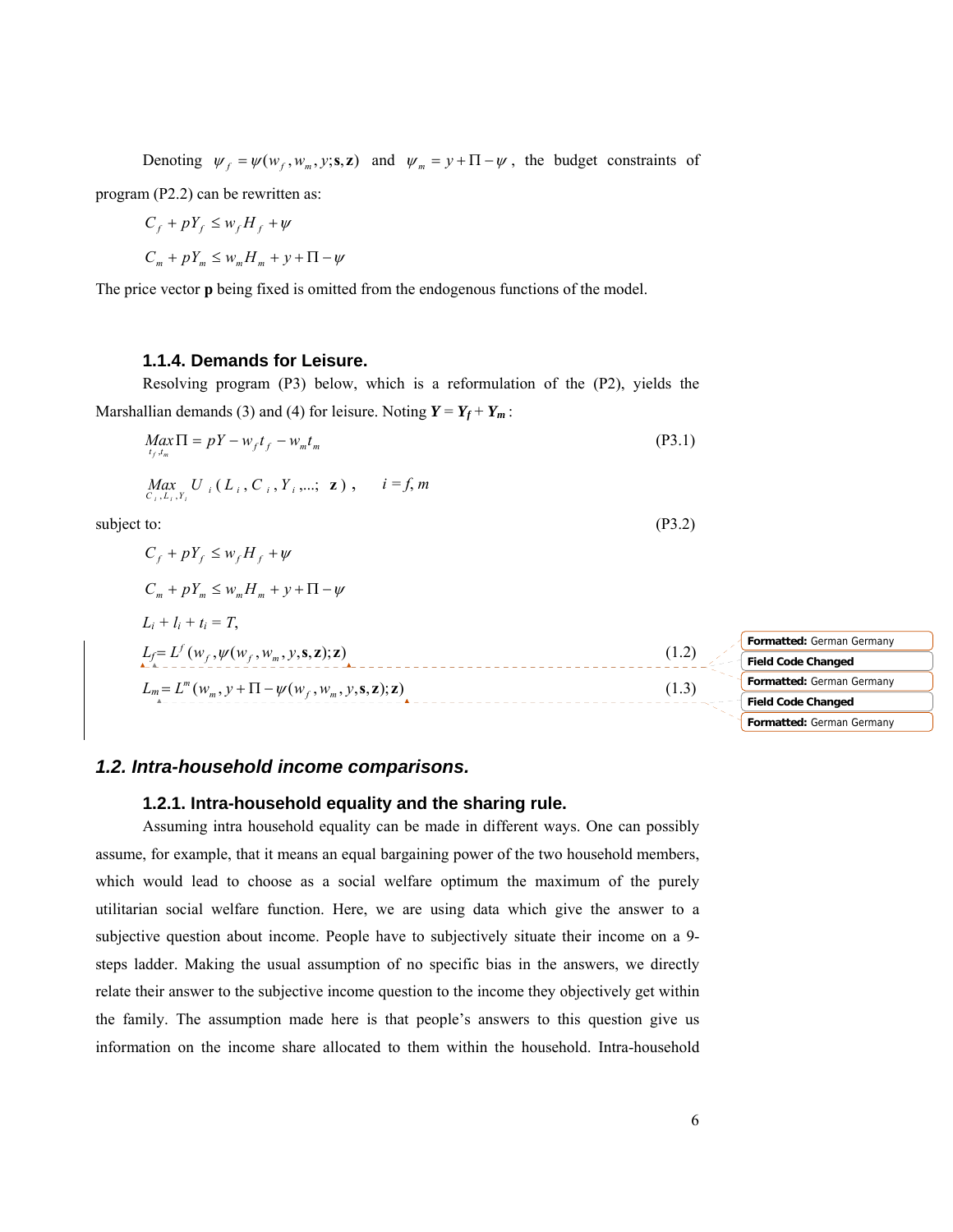equality will thus be defined below as equality in the sharing of full income, which in turn is measured as both husband and wife giving the same answer to the income question. More precisely, we shall assume that:

 $\Phi_f > \Phi_m$ , if the wife gives a strictly higher value to her income on the 9-steps ladder than her husband

Φ *<sup>f</sup>* < Φ*<sup>m</sup>* , if she gives a strictly lower value to her income on the 9-steps ladder than her husband

 $\Phi_f = \Phi_m$ , if husband an wife give the same answer to the income question.

The definitions of  $\Phi_f = w_f T + \psi$  and  $\Phi_m = w_m T + y - \psi$  imply the following system giving the intra-household equality criterion:

$$
\begin{cases}\n\psi < \frac{1}{2} \left[ (w_m - w_f) T + y + \Pi \right], & \text{if } \Phi_f < \Phi_m \\
\psi & = \frac{1}{2} \left[ (w_m - w_f) T + y + \Pi \right]. & \text{if } \Phi_f = \Phi_m\n\end{cases}\n\tag{1.4}
$$
\n
$$
\psi > \frac{1}{2} \left[ (w_m - w_f) T + y + \Pi \right], \quad \text{if } \Phi_f > \Phi_m
$$

# **2. DATA**

The data used in the econometric analysis come from the Russia Longitudinal Monitoring Survey (RLMS). This database has been jointly collected by Chapel Hill University (USA), the Russian Academy of Sciences and the Russian Institute of Nutrition.

The survey has two phases: during the first phase of the project (1992 - 1994), the RLMS collected four rounds  $(I - IV)$  of data on 5900 households on average; beginning in 1994 and ongoing, the RLMS has collected seven rounds (V - XII) of data in the second phase of the project. Since the RLMS switched collaborators in Russia for the second phase, the second phase data were drawn anew from the population. The second phase sample size is approximately 4000 households. The samples of the two phases are not comparable. The RLMS is a longitudinal study of populations of dwelling units, thus the data (set) has a repeated cross-section design which disadvantages a micro-level analysis of longitudinal change at the household or individual level. The exception is the potential to link households and individuals who remain in the original dwelling unit over time, but such a "panel" may be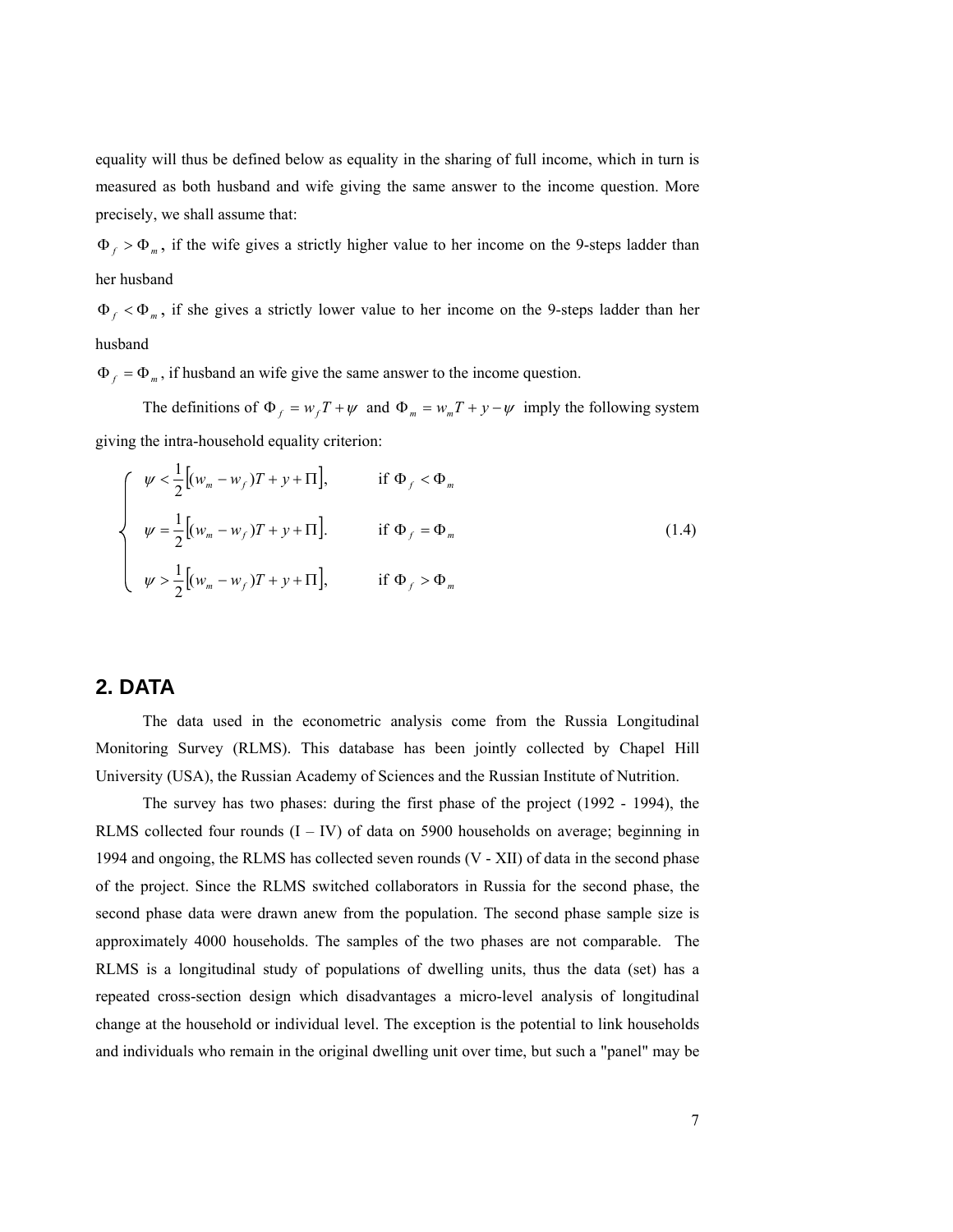vulnerable to selection bias when reasons for moving are correlated with the dependent variable of interest. This is not a problem for us, for we use the survey as cross-sectional data.

Two questionnaires are proposed to survey respondents: one of them is the household questionnaire, the other is the individual one. The first asks for information about household structure, expenditures, incomes, housing conditions, land use, etc. The second one questions on employment, labour income, educational level, economic conditions satisfaction, etc. The adult questionnaire for the rounds  $I - VIII$  (1992 – 1999) includes the section "Use of Time". This section contains the questions about amount of time used on the household occupations in the last 7 days preceding the interview. These occupations are working on the individual land plot, dacha, or garden plot, excluding farm plots or a personal subsidiary farm; looking for and purchasing food items; preparing food and washing dishes; cleaning the apartment; doing laundry, ironing linens, clothes; looking after the children; caring for any (other) children – either relatives or not – aged 12 or younger, who don't live with interviewee and caring for whom is not part of interviewee's job; looking after the father of more than 50 years old (going to the store, helping with cleaning, washing clothes, …); looking after the mother of more than 50 years old; helping relatives or acquaintances of more than 50 years old.

 We use data from the rounds V– VIII (1994 – 1998) of phase II as we need The Use of Time questionnaire which allows including household production in the empirical analysis. The sample selected for the econometric analysis consists of couples where both partners are in the labour force and the household head is active. That is, men are between 16 and 59 years old and both partners work. The selection gives an unbalanced panel of 1480 households (household heads) or 2419 observations as some households are observed several times. After excluding households with missing values for needed variables we are left with 2103 observations for econometric estimations.

Table 1 shows sample means of variables used in the econometric analysis. In this table, the wage rates for each period are adjusted for inflation by converting them in dollars according to the exchange rate corresponding to the period.

|                     | Women      |           |          | Men        |           |          |
|---------------------|------------|-----------|----------|------------|-----------|----------|
| Variable            | Round VIII | Round VII | Round VI | Round VIII | Round VII | Round VI |
|                     | Means      | Means     | Means    | Means      | Means     | Means    |
| Market time per     | 38.78      | 38.41     | 39.5     | 44.72      | 44.75     | 45.22    |
| week $(h_i)$ , hrs  | (15.38)    | (14.68)   | (12.23)  | (17.25)    | (16.84)   | (12.99)  |
| Domestic time       | 46.87      | 45        | 42.9     | 14.72      | 15.71     | 13.74    |
| per week $(hh_i)$ , | (29.8)     | (30.7)    | (30.4)   | (16.47)    | (19.36)   | (17.52)  |

*Table 1* **Sample Means of Variables**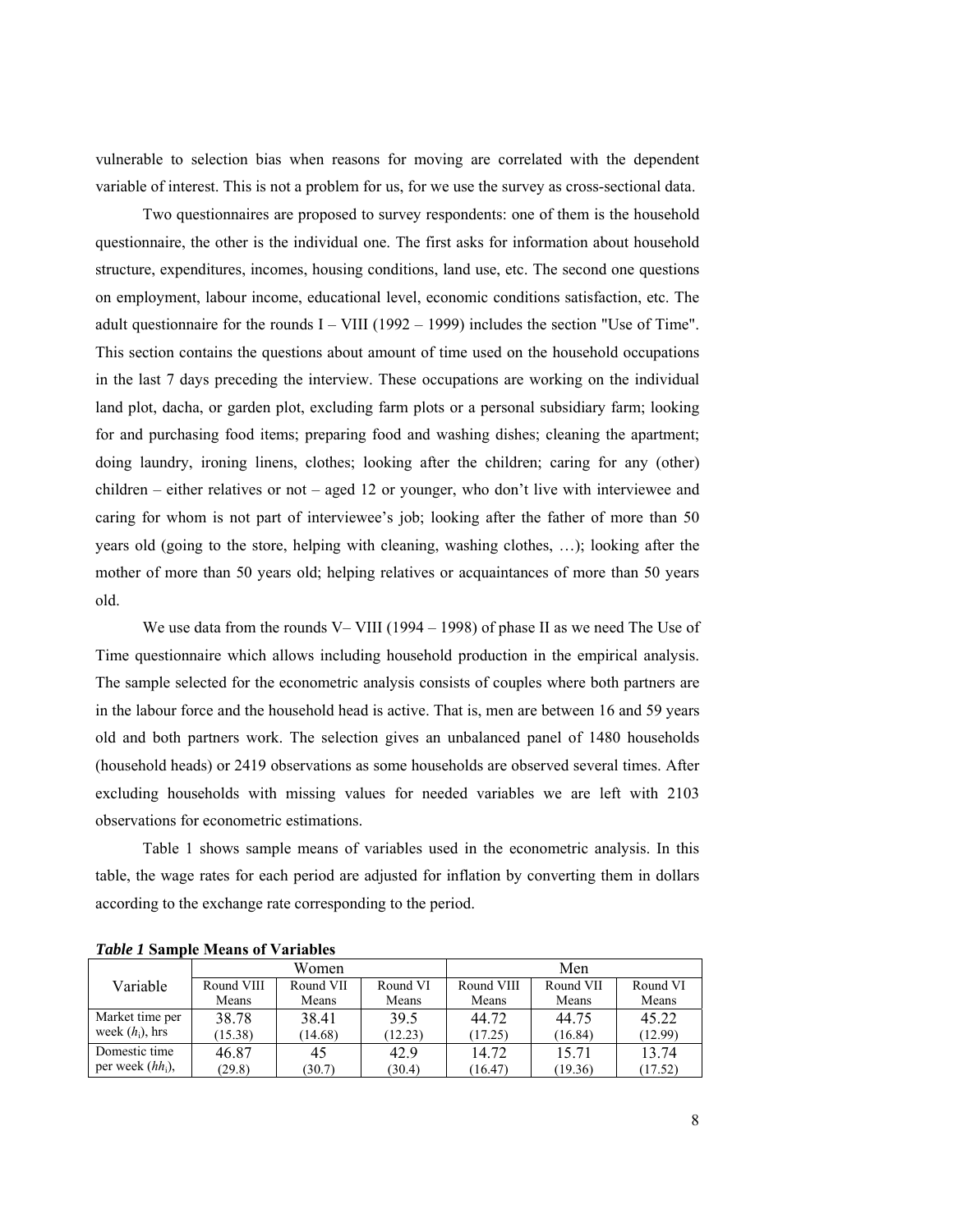| hrs                |         |         |          |         |         |          |
|--------------------|---------|---------|----------|---------|---------|----------|
| Working time       | 85.66   | 83.23   | 82.36    | 59.39   | 60.43   | 58.95    |
| per week $(H_i)$ , | (31.92) | (31.49) | (31.53)  | (22.69) | (24.93) | (22.48)  |
| hrs                |         |         |          |         |         |          |
| Hourly wage        | 0.23    | 0.35    | 0.67     | 0.46    | 0.4     | 0.99     |
| $(w_i)$ , \$       | (0.43)  | (4)     | $^{(1)}$ | (3.28)  | (0.74)  | (2.58)   |
| Total monthly      | 18.24   | 18.51   | 53.28    | 25.89   | 28.81   | 77.36    |
| income $(Y)$       | (34.57) | (33)    | (95.44)  | (54.18) | (57.16) | (135.12) |

Source: data base RLMS.

Exchange rates: 1997 (round VI): 5.1 rub. / 1\$;

1998 (round VII): 21 rub. / 1\$;

1999 (round VIII): 27 rub. / 1\$.

# **3. ECONOMETRIC MODEL**

In this section we first discuss household members' income comparisons as allowing an empirical analysis of intra-family inequality. Then we present the econometric model.

## *3.1. Self-reported income and its interpretation.*

To measure individual income, we use the following Subjective Economic Ladder question asked in the RLMS: "Please imagine a 9-step ladder where on the bottom, the first step, stand the poorest people, and on the highest step, the ninth, stand the rich. On which step are you today?" We use the answers to this question to analyze the intra-family correlation in answers. In the present study we make he assumption that household members give the same answer to this question if they get the same share (the half) of household full income which includes monetary (market and domestic), as well as non monetary income.

 For the descriptive statistics analysis we take all couples in which individuals responded to the above question. To analyze self-rated income, we aggregated the highest 6, 7, 8, and 9 ranks of the ladder into one due to a small number of respondents who considered themselves as richest. Table 2 summarizes responses to this question. The great majority of individuals feel poor: taking the poorest two rungs to be the subjectively poor, the subjective poverty rate rose from 19,12% in 1994 to 23,91% in 1998. Most individuals are concentrated on steps 3, 4 and 5.

| <b>Economic Ladder Ouestion</b>   | Round 5 (1994)         | Round <sub>6</sub> (1995) | Round7(1996) | Round8(1998) |
|-----------------------------------|------------------------|---------------------------|--------------|--------------|
| 1- the poorest; $6$ – the richest | Number $\frac{\%}{\%}$ | Number $\frac{\%}{\%}$    | Number $(%)$ | Number $(%)$ |
|                                   | 109(6.01)              | 145(9.13)                 | 72 (6,26)    | 102(8.13)    |
|                                   | 238(13,11)             | 184 (11.58)               | 147 (12.78)  | 198 (15,78)  |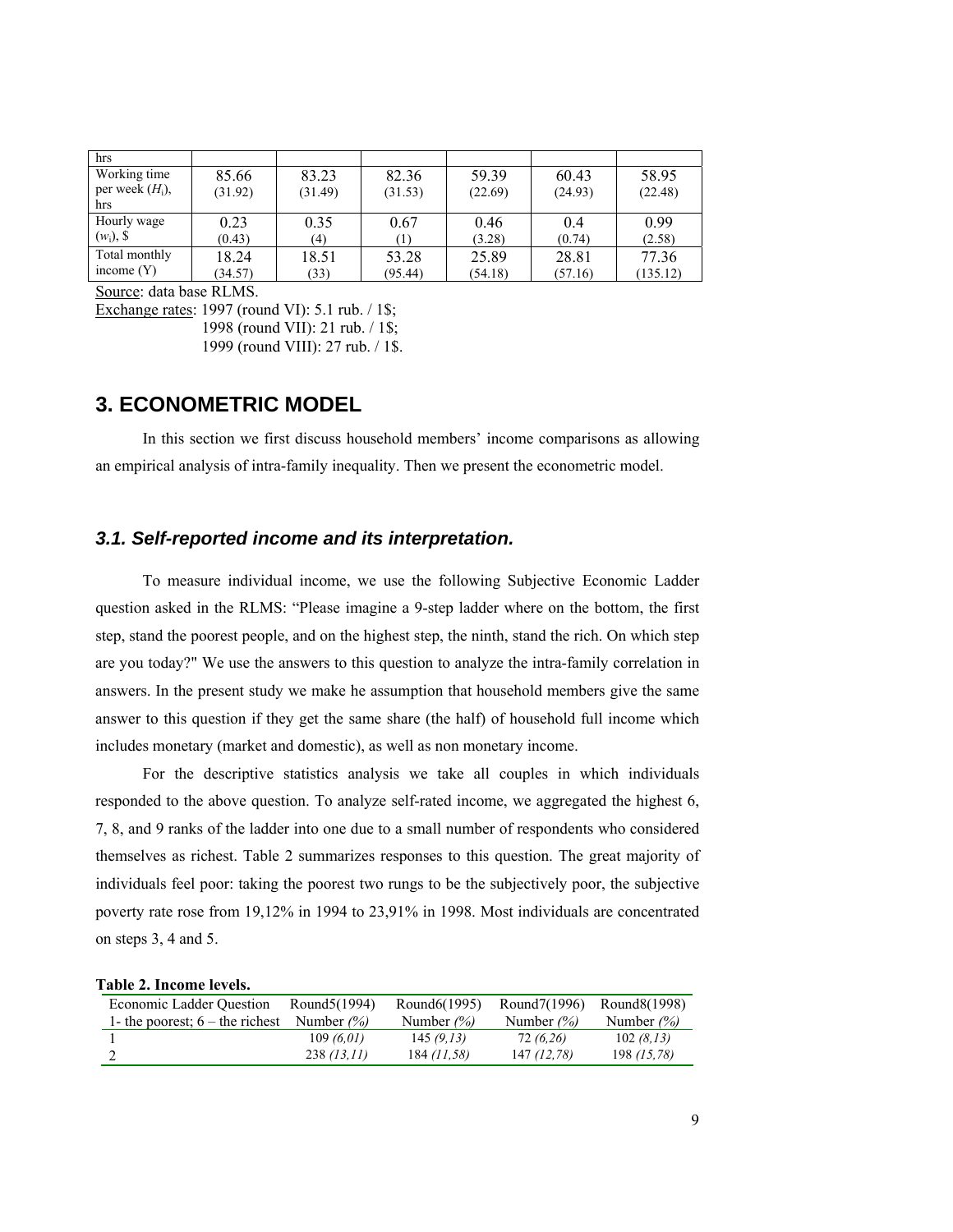|                     | 471 (25,95) | 350(22,03)  | 266(23,13)  | 333 (26.53) |
|---------------------|-------------|-------------|-------------|-------------|
|                     | 462 (25,45) | 403(25,36)  | 291(25,30)  | 309(24,62)  |
|                     | 404(22,26)  | 386 (24,29) | 280 (24.35) | 243 (19.36) |
|                     | 131(7,22)   | 121 (7.61)  | 94 (8.17)   | 70 (5,58)   |
| Total (individuals) | 1815 (100)  | 1589 (100)  | 1150 (100)  | 1255(100)   |

Source: data base RLMS (rounds5-8).

Sample: couples (individuals who answer the question)

In this paper we are interested in income discrepancies within a given household. Table 3 looks at differences in the Economic Ladder answers of husband and wife. We selected married households' heads and compared their answer to that of their spouse. On average, in more than 50% of households men and women respond differently to the subjective question (cf. Table 3). Almost 18% of men feel one step poorer than their wives and 10% differ by more than 2 steps. On average, women report lower incomes than men in the same households: in 1998, more than 34% of households report a wife's lower income versus only 28% of husbands reporting being poorer. Our interpretation of the difference is that, as income sharing is the result of a bargaining process, income is not necessarily equally shared between husband and wife.

**Table3. Within household discrepancies in self reported income** 

| Wife score minus | Round5(1994)           | Round6(1995)           | Round7(1996)  | Round8(1998) |
|------------------|------------------------|------------------------|---------------|--------------|
| husband score    | Number $\frac{\%}{\%}$ | Number $\frac{\%}{\%}$ | Number $(\%)$ | Number $(%)$ |
| $-2$             | 87 (10,82)             | 61(9,38)               | 53 (11,35)    | 60(11,83)    |
| -1               | 139 (17,29)            | 126(19,38)             | 101(21,63)    | 112(22,09)   |
| 0                | 339(42,16)             | 283 (43,54)            | 188 (40,26)   | 192 (37,87)  |
|                  | 142 (17,66)            | 127(19,54)             | 80(17,13)     | 95 (18,74)   |
| ∍                | 97(12,06)              | 53 (8.15)              | 45(9,64)      | 48 (9.47)    |
| Total households | 804 (100)              | 650 (100)              | 467 (100)     | 507 (100)    |

Source: data base RLMS (rounds5-8).

Sample: couples (husband and wife responses)

0- there is no difference between husband and wife responses. -1 – woman is situated one step lower than his spouse, -2 –woman is situated more than 2 steps lower than his spouse. 1- woman is situated one step higher than his spouse, 2 – woman is situated more than 2 steps higher than his spouse.

On the basis of these discrepancies we construct an index of intra household inequality for the empirical application. This index is equal to 0 if the within household response difference is negative (a wife reports being poorer than her husband), to 1 if there is no difference between husband and wife responses and to 2 if a wife reports being richer than her husband (the difference is positive).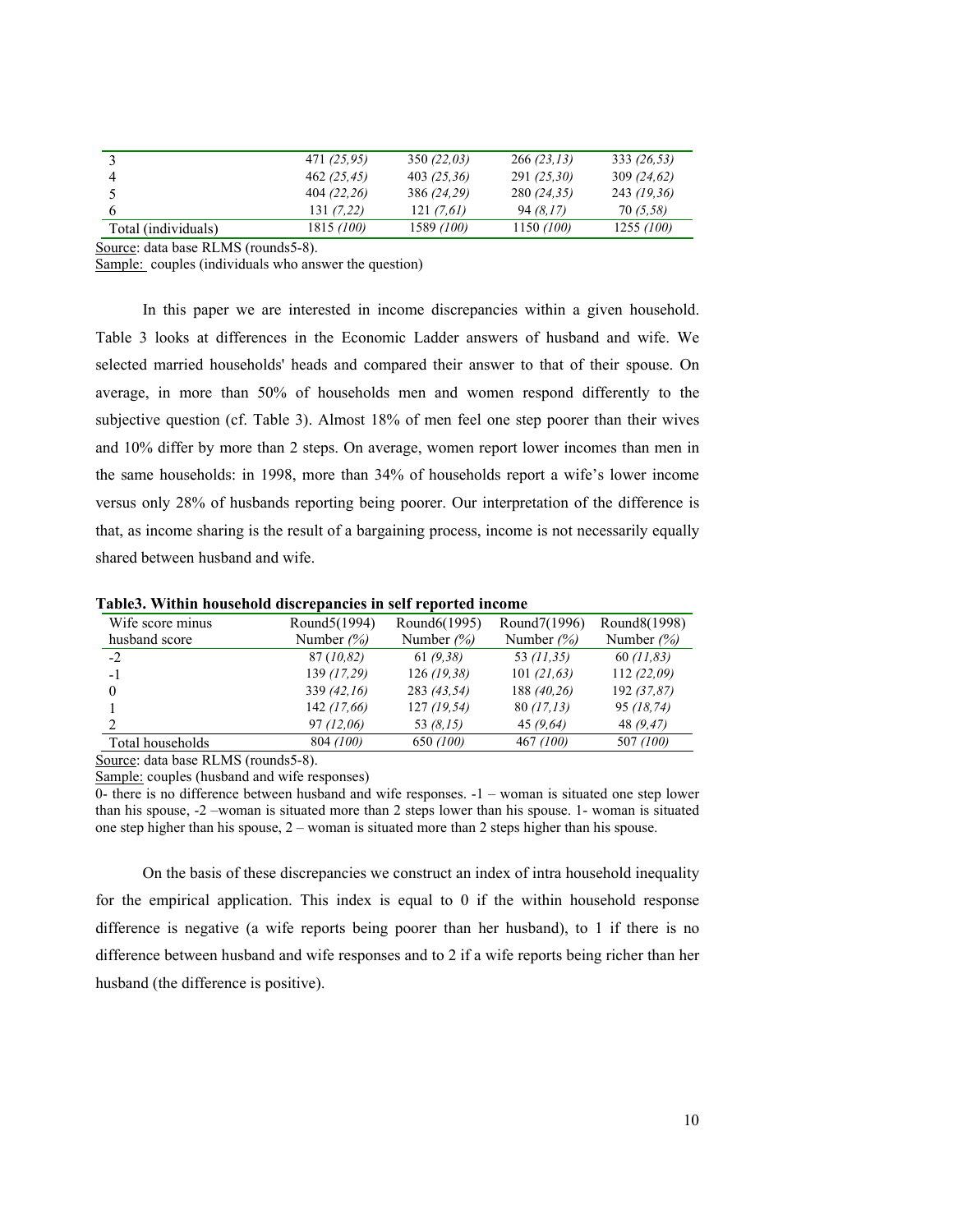## *3.2. Econometric specification of the model.*

Adding household production leads to two simultaneous equations for full labour supply (including household work, Rapoport, Sofer and Solaz, 2005). We add a third equation estimating the probability of a household members' discrepancy between their levels of income. This equation is formulated as an endogenous ordered probit model (5): the ordered probit equation comparing income levels of household members derives from the sharing rule. In a second stage, we use the results obtained from the estimations above to draw the constant of the sharing rule, in addition to its derivatives. For this, we use the sample of households who give the same answer to the subjective ladder question, and for whom we assume that income is shared equally.

### **3.2.1. The Endogenous Ordered Probit Model.**

Let I be an index function taking values 0, 1 or 2 depending on whether the difference observed between female and male levels of income is negative, zero or positive.

$$
I = \begin{cases} 0, & \text{if } \Phi_f < \Phi_m \\ 1, & \text{if } \Phi_f = \Phi_m \\ 2, & \text{if } \Phi_f > \Phi_m \end{cases} \tag{3.1}
$$

Let  $\psi^*$  be a criterion function related with an unobservable sharing rule:

$$
\psi^* = \gamma' \mathbf{Z} + \varepsilon \ ,
$$

where **Z** is a vector of household specific characteristics and distribution factors assumed to influence the sharing rule. In particular, it contains the wage rate difference  $(w_m - w_f)$  and non-labour income *y*. Note that here (as well as in the data), the household exogenous income *y* can be individualized, which also implies that individual exogenous incomes can be used as distribution factors.

Then the index function is specified as

$$
I = \begin{cases} 0, & \text{if } \psi^* \leq \kappa_1, \\ 1, & \text{if } \kappa_1 < \psi^* \leq \kappa_2, \\ 2, & \text{if } \psi^* > \kappa_2, \end{cases}
$$
(3.2)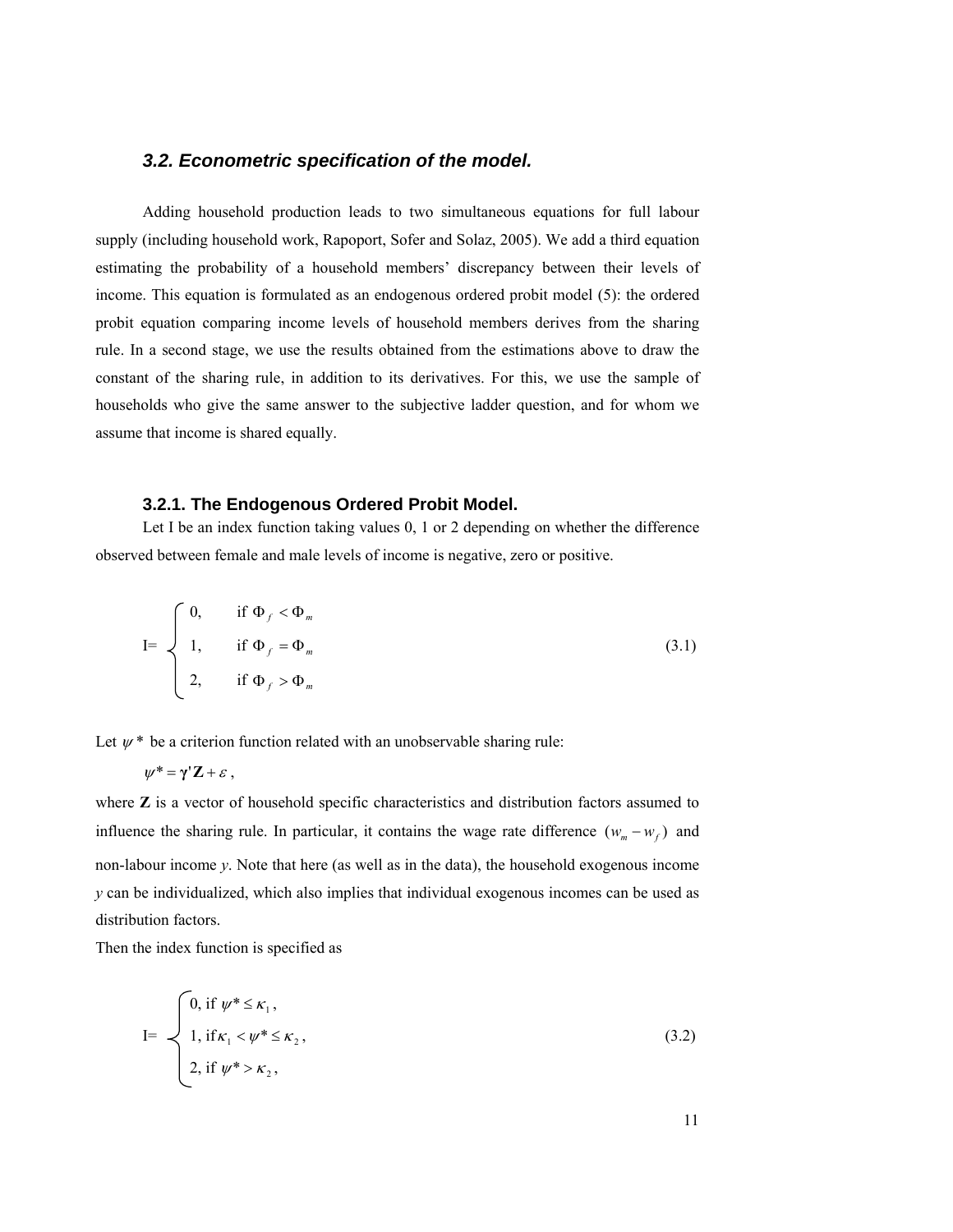where  $k_1$  and  $k_2$  are unknown parameters to be estimated.

Recall that the sharing rule  $\psi$  depends on the domestic production profit  $\Pi$  which is endogenous as household production depends on the time devoted to household work. Thus, the system (3.2) should be completed by the equations describing household work. The resulting system (3.3) is the econometric representation of the theoretical model (1.4):

$$
\begin{cases}\nI = 0, \text{ if } \psi^* \le \kappa_1, \\
I = 1, \text{ if } \kappa_1 < \psi^* \le \kappa_2, \\
I = 2, \text{ if } \psi^* > \kappa_2, \\
t_f = \mathbf{a}^{\mathsf{T}}_1 \mathbf{X}_1 + u_1 \\
t_m = \mathbf{a}^{\mathsf{T}}_2 \mathbf{X}_2 + u_2\n\end{cases} \tag{3.3}
$$

where  $X_i$  are the vectors of individual *i* specific characteristics and household specific productivity factors.  $\varepsilon, u_1, u_2$  are assumed to have a trivariate standard normal distribution with zero mean vector and covariance matrix **Σ**:

|            |          | $\rho_l$ | $\rho_2$ |
|------------|----------|----------|----------|
| $\Sigma =$ | $\rho_l$ |          |          |
|            | $\rho_2$ |          |          |
|            |          |          |          |

with  $\rho_i = cov(\varepsilon, u_i)$  and  $\rho = cov(u_1, u_2)$ .

#### **3.2.2. Maximum likelihood estimation.**

The model is estimated by the method of maximum likelihood (MLE). The method of estimation implements the full information ML procedure to simultaneously estimate *ordered*  and continuous parts of the model in order to provide consistent standard errors.

The likelihood function for the system of equations (5.2-5.4) is:

$$
L = \prod_{i: I=0} F((\kappa_1 - \gamma_i' \mathbf{Z}_i)u_1, u_2) \times
$$
  
 
$$
\times \prod_{i: I=1} [F((\kappa_2 - \gamma_i' \mathbf{Z}_i)u_1, u_2) - F((\kappa_1 - \gamma_i' \mathbf{Z}_i)u_1, u_2)] \times
$$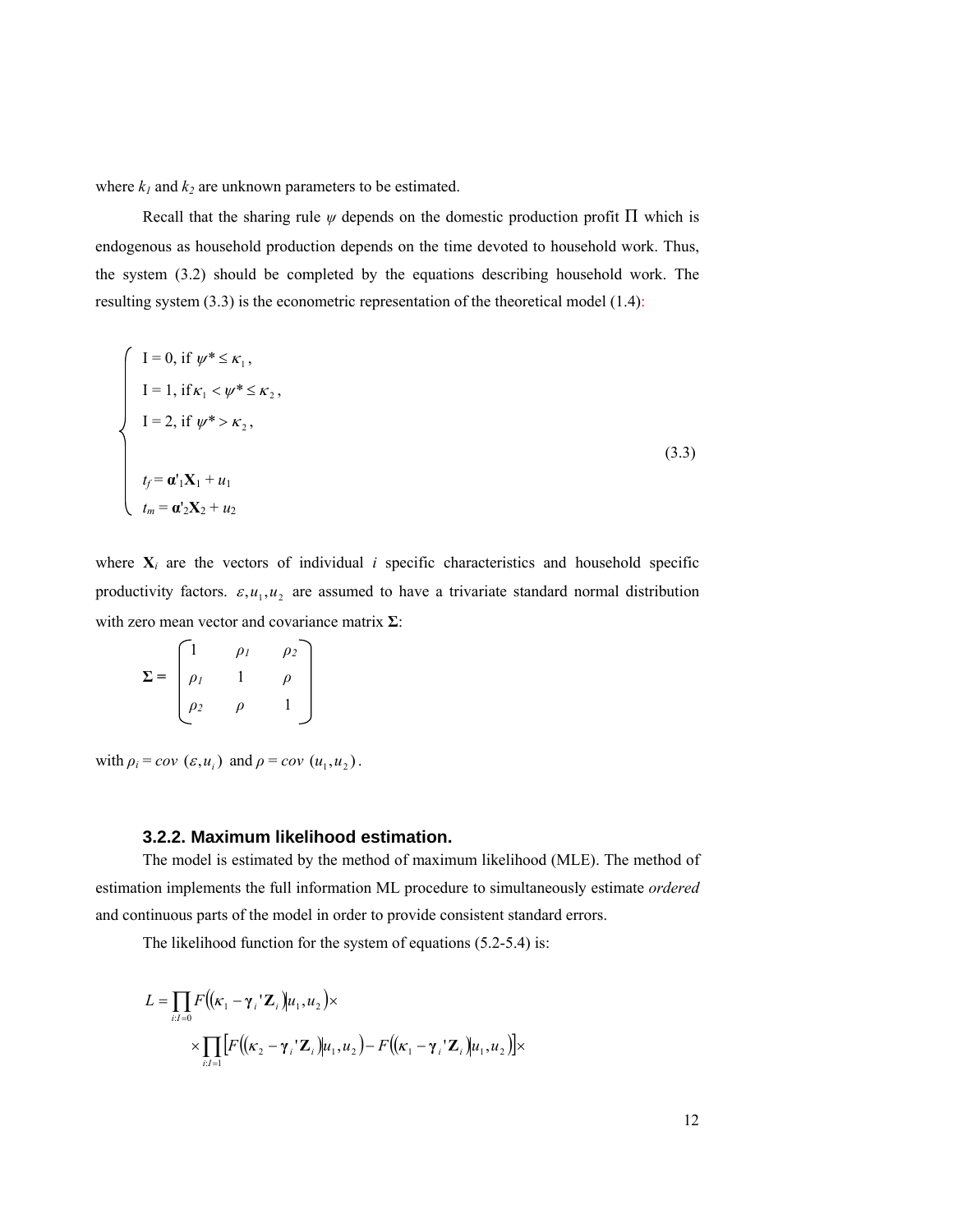$$
\times \prod_{i: I=2} [1 - F((\kappa_2 - \gamma_i' \mathbf{Z}_i) | u_1, u_2)]
$$

*i* notes the *i*th observation,  $F(|u_1, u_2|)$  is a conditional cumulative distribution function of  $\varepsilon$ on  $u_1, u_2$ .

Variable  $\varepsilon | u_1, u_2|$  follows a normal distribution. Denoting

$$
\widetilde{\Sigma} = \begin{bmatrix} 1 & \rho \\ \rho & 1 \end{bmatrix}
$$

we find it's mean  $\mu$  and variance  $\sigma^2$  by (Green, 2000):

$$
\mu = (\rho_1, \rho_2) \tilde{\Sigma}^{-1} (u_1, u_2) = [(\rho_1 u_1 + \rho_2 u_2) - \rho (\rho_1 u_2 + \rho_2 u_1)] / (1 - \rho^2)
$$
  

$$
\sigma^2 = 1 - (\rho_1, \rho_2) \tilde{\Sigma}^{-1} (\rho_1, \rho_2) = 1 - [\rho_1^2 + \rho_2^2 - 2\rho \rho_1 \rho_2] / (1 - \rho^2)
$$

Thus, the logarithmic likelihood function can be defined in terms of cumulative standard normal distribution as following:

$$
\ln L = \sum_{i,l=0} \ln F_0(z_i^1) + \sum_{i,l=1} \ln (F_0(z_i^2) - F_0(z_i^1)) + \sum_{i,l=0} \ln (1 - F_0(z_i^2))
$$

with *F0* standing for the cumulative standard normal distribution function and  $z_i^j = (k_i - \gamma_i' \mathbf{Z}_i - \mu) / \sigma$ , (*j*=1, 2).

#### **3.2.3. Identification of the sharing rule : a new method**

#### *Distribution factor approach*

According to Rapoport, Sofer, Solaz (2003), if the allocations of household member time between domestic work, market work and leisure are observable and there exists at least one observable distribution factor, the sharing rule can be recovered up to a constant. Applying the method of retrieving derivatives of the sharing rule proposed by the same authors to the case when the observable distribution factor is an individual non-labour income, we have:

$$
\frac{\partial \psi}{\partial y_f} = \frac{D-1}{D-C},
$$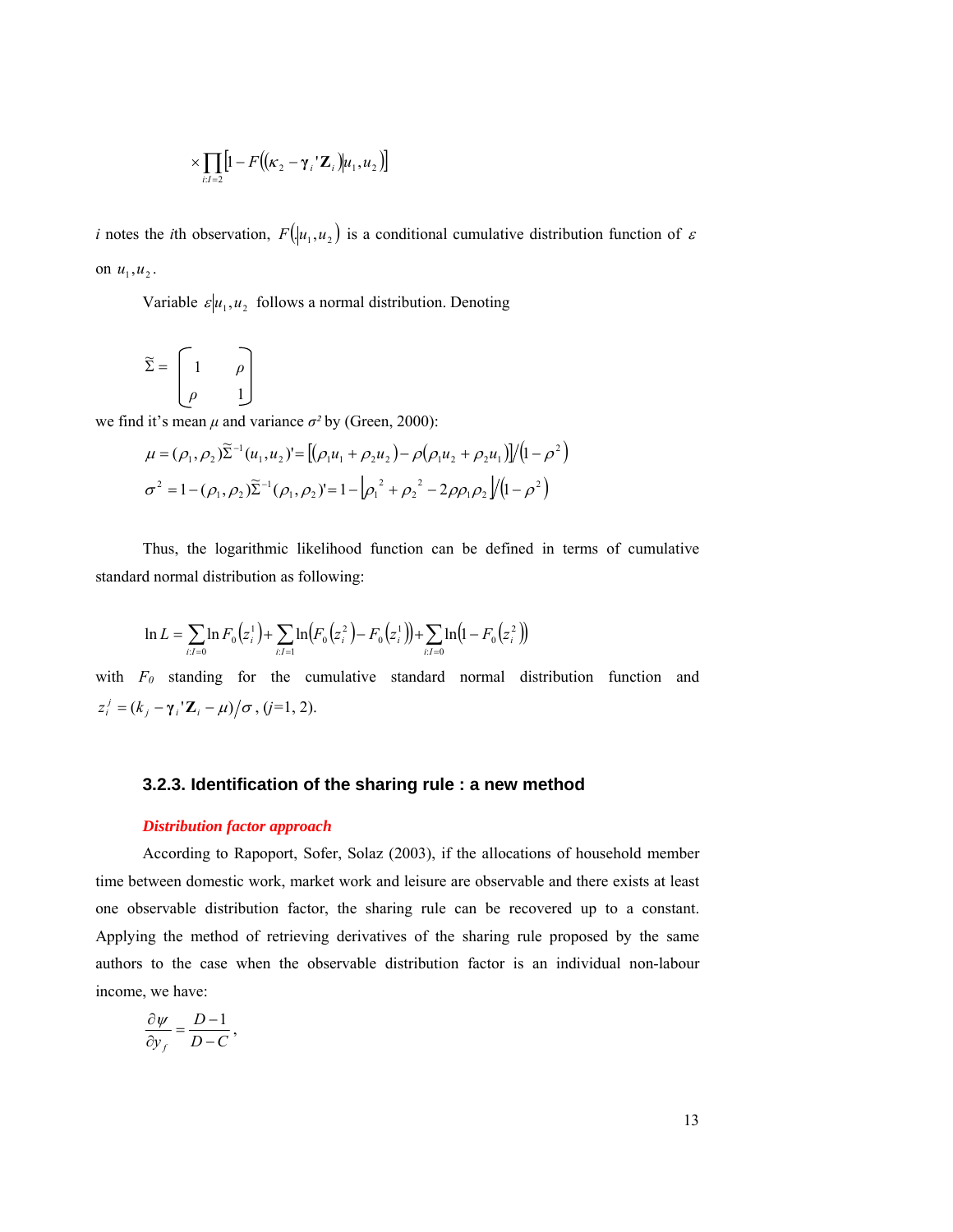$$
\frac{\partial \psi}{\partial y_m} = \frac{C(D-1)}{D-C},
$$
\n
$$
\frac{\partial \psi}{\partial w_f} = -t_f + \frac{B(D-1)}{D-C},
$$
\n
$$
\frac{\partial \psi}{\partial w_m} = A \frac{D-1}{D-C},
$$
\nwhere  $A = \frac{L_{w_m}^f}{L_{y_f}^f}, B = \frac{L_{w_f}^m}{L_{y_f}^m}, C = \frac{L_{y_m}^f}{L_{y_f}^f}, D = \frac{L_{y_m}^m}{L_{y_f}^m}.$ \n
$$
(3.5)
$$

The terms A, B, C, D can be calculated from the simultaneous estimation of total labour supply (market plus domestic work):

$$
\begin{cases}\nH_f = \mathbf{\beta}'_1 \mathbf{Q} + \mathbf{v}_I \\
H_m = \mathbf{\beta}'_2 \mathbf{Q} + \mathbf{v}_2\n\end{cases}
$$
\n(3.6)

where  $\mathbf{Q} = (w_f, w_m, y_f, y_m, \mathbf{c}, \mathbf{z})$ , is a vector which components are individuals' specific characteristics and household specific distribution factors.  $v_1$ ,  $v_2$  are distributed bivariate normally.

The next step is to identify the constant of the sharing rule in addition to its derivatives. To do this, assume that, as permitted here by the data, and in addition to conditions (3.5), there is an observable index of intra-household equality:

Let  $\psi = \widetilde{\psi}(w_f, w_m, y_f, y_m; \mathbf{c}, \mathbf{z}) + \psi_0$ , where  $\widetilde{\psi}(w_f, w_m, y_f, y_m; \mathbf{c}, \mathbf{z})$  is the sharing rule defined up to a constant by the system (12) and  $\psi_0$  is the constant to determine.

Then, assuming for the moment that  $\Pi$  is observable (which is not the case),  $\psi_0$  can be retrieved from the observation of the sample of households who share full income equally.

For this sample, one gets:

$$
\psi(\mathbf{s}) = \widetilde{\psi}(w_f, w_m, y_f, y_m; \mathbf{c}, \mathbf{z}) + \psi_0 = \frac{1}{2} \big[ (w_m - w_f)T + y + \Pi \big] \tag{3.7}
$$

As  $\widetilde{\psi}(w_f, w_m, y_f, y_m; \mathbf{c}, \mathbf{z})$  is obtained from (3.6) and the term on the right of (3.7) is observed (by assumption),  $\psi_0$  can easily be identified.

Under the assumptions:

1/ That income is shared equally within the sample of households who give the same answer to the subjective ladder question, and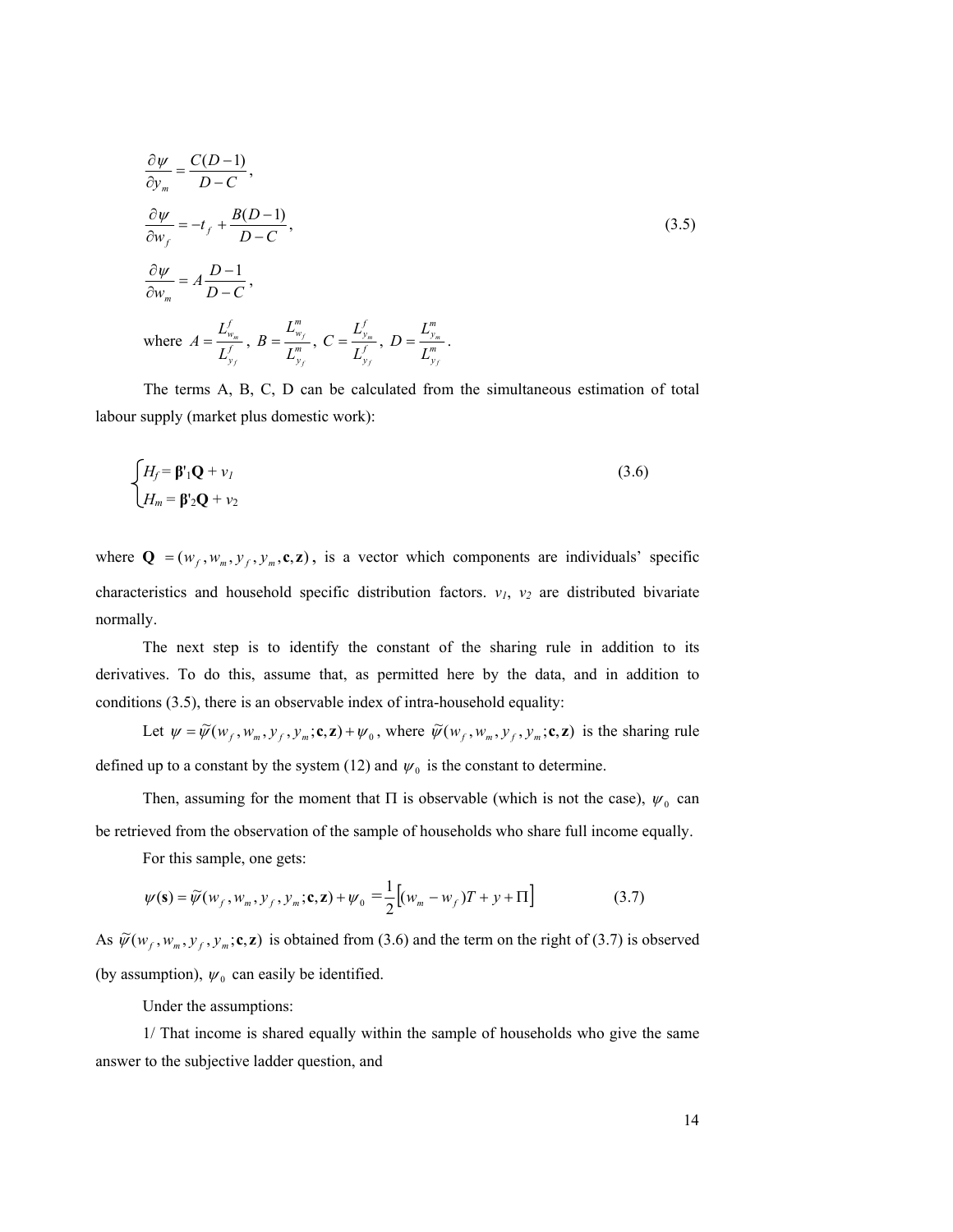$2/$  That profit from domestic production,  $\Pi$  is observable Then, the constant of the sharing rule  $\psi(s)$  can be identified.

As, unfortunately, Π can never be observed, using assumption 1/ above, what we do in addition is to assume that, empirically, the surplus from domestic production is negligible compared to the other sources of household income. This is equivalent to assuming that household production is evaluated at its market price, i.e. wages.

A *first* empirical justification for this is the very low values found for the correlations between domestic work and the sharing rule equations ( $\rho_1$  and  $\rho_2$  from equations (3.3) above). The correlation between man's domestic work and the index of intra household inequality is positive, very weak (0,004) and not significant (at 5% level). As for women, the correlation is also very low and not significant (at 5% level) but negative (-0,0103). As, for households where both members participate in the labor market, Π is the only channel in the theoretical model through which domestic work and the sharing rule could be correlated, this finding supports the assumption made.

Based on the sample of households who give the same answer to the subjective ladder question, the following procedure is carried out :

 $\psi$ (s) can be approximated as

$$
\psi(\mathbf{s}) = \psi_0 + \Delta \psi(\Delta \mathbf{s}),\tag{3.8}
$$

where  $\Delta \psi$ ,  $\Delta s$  are the variations of  $\psi$ , s respectively and  $\Delta \psi$  can be defined by:

$$
\Delta \psi(\Delta s) = \text{grad}(\psi(s)) \cdot \Delta s \tag{3.9}
$$

Note that  $grad(\psi(s))$  is calculated according to (3.5). Then from (3.8) and (3.9) we have an expected value of the sharing rule constant:

$$
E(\psi_0) = E(\psi - \mathbf{grad}(\psi(s)) \cdot \Delta s) =
$$

$$
= E(\psi) - \mathbf{grad}(\psi(s))E(\Delta s)
$$

The derivatives of  $\psi$  can be identified as long as a significant distribution factor, or individualized non labor income, can be used, allowing to make the calculations according to (3.5) (Chiappori, Fortin Lacroix, 2002; Rapoport Sofer Solaz 2005).

Even when no significant distribution factor is found, a direct identification can nevertheless be obtained, based on the additional condition provided by the index of intrahousehold equality. The corresponding methodology is formulated as a two-stages 3SLS.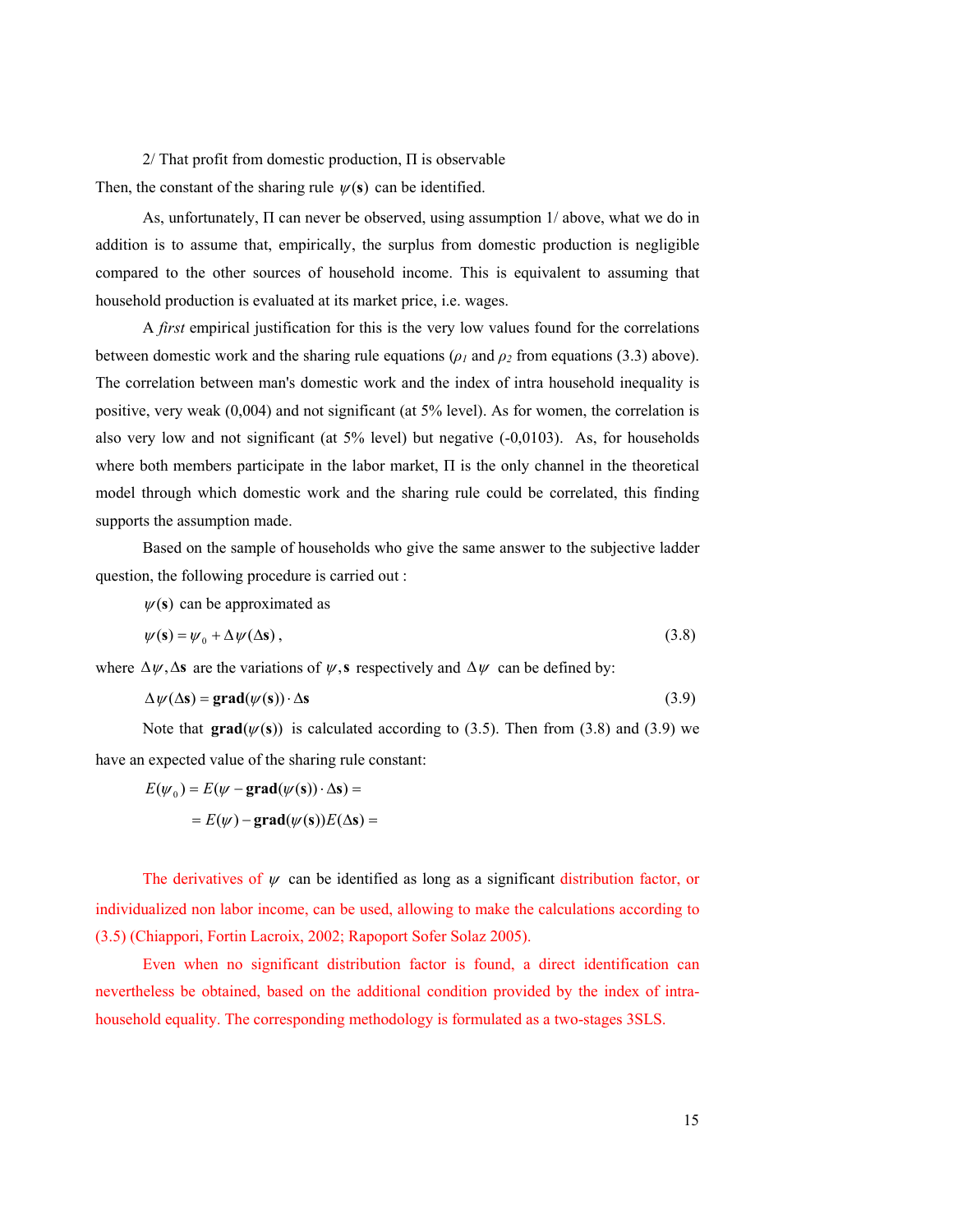#### *A Two-stages estimation approach*

The total labour supply of household members are

$$
\begin{cases}\nH_f = \alpha_1 + \beta_1 \Phi_f + \gamma_1 \mathbf{X}_1 + e_1 \\
H_m = \alpha_2 + \beta_2 \Phi_m + \gamma_2 \mathbf{X}_2 + e_2\n\end{cases}
$$
\n(3.10)

with

$$
\begin{cases} \Phi_f = \delta_1 \mathbf{X} + \lambda_1 \\ \Phi_m = \delta_2 \mathbf{X} + \lambda_2 \end{cases}
$$
\n(3.11)

where  $(\alpha_1, \alpha_2, \beta_1, \beta_2), \gamma_1, \gamma_2, \delta_1, \delta_2$  are the parameter vectors;  $X_1$  and  $X_2$  are the vectors of female and male individual characteristics respectively; the vector  $\mathbf{X} = (w_f, w_m, y_f, y_m, \mathbf{c}, \mathbf{z})$ ;  $e_1, e_2, \lambda_1, \lambda_2$  are the error terms assumed to have a joint normal distribution with zero means.

Using the sub-sample of households who are assumed to share full income equally, i.e. here the sub-sample of those couples who give the same answer to the subjective ladder question, one gets:

$$
\Phi_f = \Phi_m = \frac{1}{2} \Big[ (w_m + w_f) T + y + \Pi \Big]
$$

Or, like previously, assuming  $\Pi$  to be negligible,

$$
\Phi_f = \Phi_m = \frac{1}{2} \left[ (w_m + w_f) T + y \right] \tag{3.12}
$$

Thus, the system (3.10) can be estimated using the sub-sample. On this first stage the vectors of parameters  $(\alpha_1, \alpha_2, \beta_1, \beta_2), \gamma_1, \gamma_2$  can be identified.

The vectors of parameters  $\delta_1, \delta_2$  are identified on a second stage by estimating (3.14) using the whole sample:

$$
\begin{cases} R_f = \delta_1 \mathbf{X} + i_1 \\ R_m = \delta_2 \mathbf{X} + i_2 \end{cases}
$$
 (3.13)

with

$$
\begin{cases}\nR_f = (H_f - \alpha_1 - \gamma_1 \mathbf{X}_1) / \beta_1 \\
R_m = (H_m - \alpha_2 - \gamma_2 \mathbf{X}_2) / \beta_2\n\end{cases}
$$
\n(3.14)

and the error terms  $i_1, i_2$  following a joint normal distribution with zero means: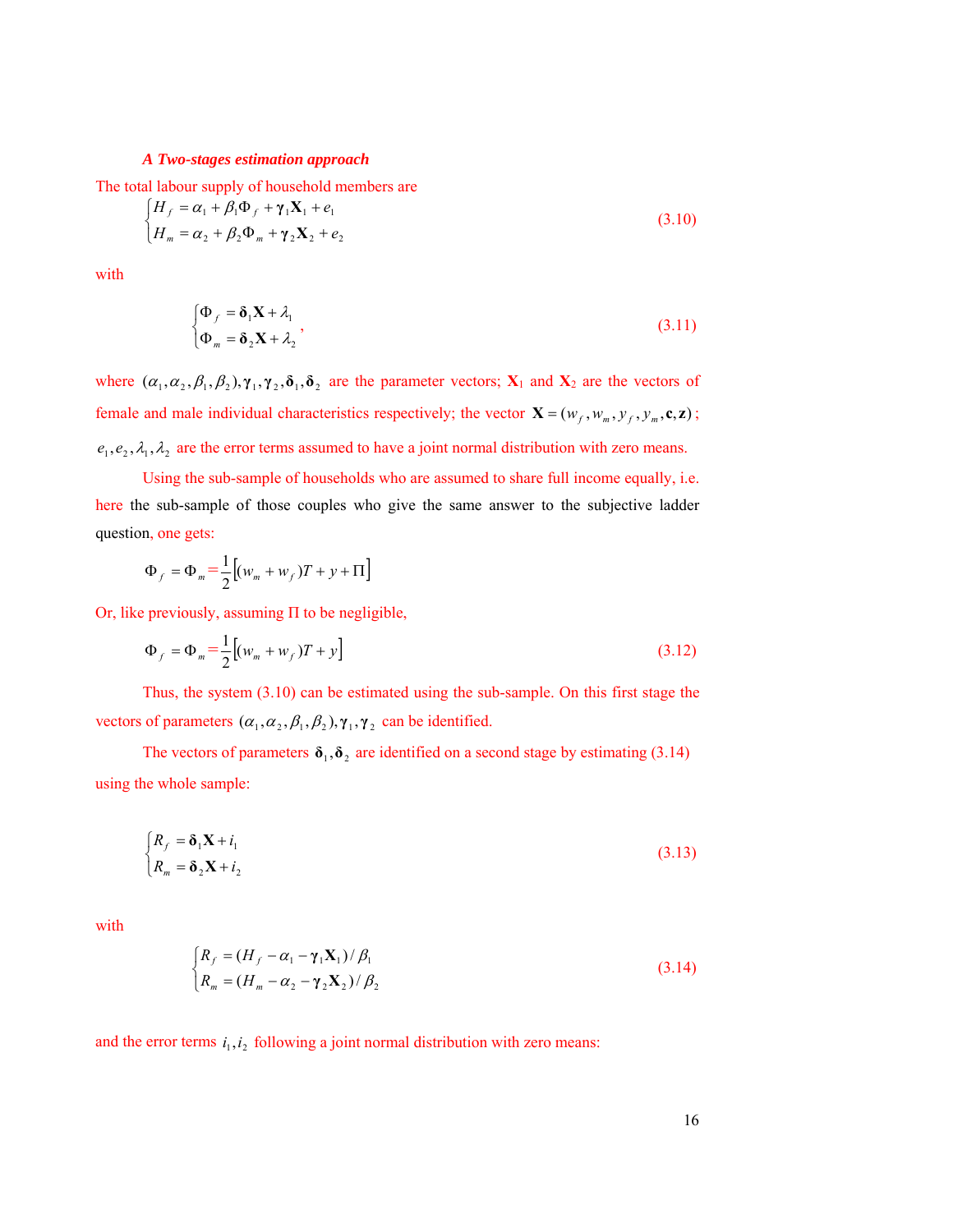$$
\begin{cases} i_1 = e_1 + \lambda_1 / \beta_1 \\ i_2 = e_2 + \lambda_2 / \beta_2 \end{cases}
$$

Due to a poor quality of non labour income, which cannot properly be individualized in the RLMS data, the latter strategy is followed in the empirical analysis. The method of estimation is 3SLS.

## **3.2.4. Results**

#### *Intra-household inequality analysis*

On the first stage of this study we perform the ML estimation of simultaneous equations describing domestic labour supply of both woman and man along with the index of intra household inequality. The method of estimation implements the full information ML procedure to simultaneously estimate two continuous equations and one ordered probit equation in order to provide consistent standard errors. The dependent variables are the natural logarithm of man and woman's monthly domestic time in hours and the index of intra household inequality. All the independent variables are here assumed exogenous. We include the wages of both husband and wife, individual characteristics (age, age squared, and education), household characteristics (number of children, assets and durables possession) and type and region of settlement. The estimates are reported in TableA1 in Appendix.

Only a few variables significantly influence domestic labour supply but labour market variables are quite significant. In both equations the wage of household head (man) is an important determinant of domestic labour supply. But the effect of wages is not exactly the same for men and women: for both men and women, a higher wage decreases one's domestic work. But a higher male's wage increases his wife's domestic work, while a higher female's wage has no significant effect upon her husband's domestic work. Another significant variable in both equations is the number of children in the household: as expected, a higher number of children increases both spouses' domestic work. Variables that are not related to the labour market are not found important here. Possessing durables or an individual plot doesn't influence the duration of domestic work of either husband or wife. The same is true for type and regions of settlement. The exception is Ural for women's domestic labour supply (where they work less at home) and Moscow-St-Petersburg, where men work less at home.

In the ordered probit equation we included, some additional variables that, expectedly could influence the bargaining power of the spouses. These are: non labour incomes of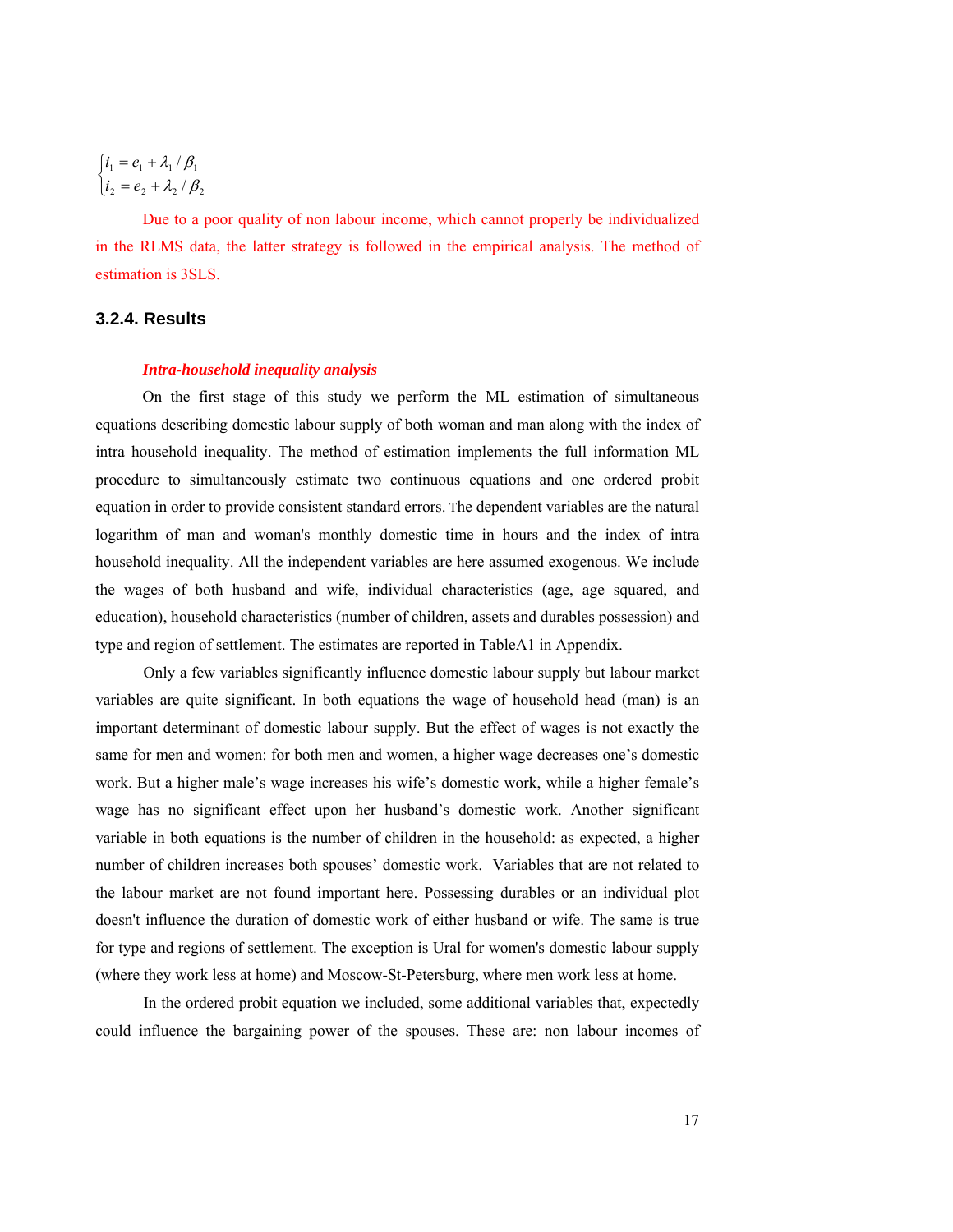husband and wife, as well as the labour market status of both woman and man.<sup>6</sup> As mentioned above, we interpret the results as corresponding to the real sharing of full income. The results we obtain are those predicted by the theory: the wage difference is highly significant with a "right" sign. This index is equal to 0 if a wife reports being poorer than her husband, to 1 if there is no difference between husband and wife's responses and to 2 if a wife reports being richer than her husband. The difference is expressed in natural logarithm between man's and woman's wage. What we find is that, as expected, the greater the man's wage in comparison with his wife's, the smaller the probability of the woman's higher response. This conclusion is confirmed by a marginal effects analysis (cf. TableA1 in Annex). The marginal effects are almost the same in absolute value for the first and the third category of our dependent variable. So the result is symmetric for the opposite situation. Thus the wage ratio is found here to be a powerful determinant in the bargaining process. Other variables influencing the full income distribution among household members are age difference, marriage, number of persons of retirement age in the household and some region dummies. The age difference is constructed as woman's age minus man's age. The coefficient is negative and significant: the older the woman is relative to her husband, the less the probability of the woman's higher response. Interestingly the number of persons of retirement age in the household increases the probability of the wife to be richer. One interpretation could be that retired persons' monetary income is given in addition of the wife's income more often than of her husband's, thus increasing her non labor income. Also, retired persons' help in domestic work could increase more her full income than her husband's. To leave in Western or Eastern Siberia versus Centre increases the probability of a superior woman's response. It could be linked to economical and cultural differences among regions in Russia.

The correlation between domestic work and the sharing rule equations is low and not significant (see TableA1 in Annex for rho13 and rho23). This result strongly supports our assumption that the surplus from domestic production (profit  $\Pi$  from the theoretical model) is negligible compared to the other sources of household income. This is equivalent to assuming that household production is evaluated at its market price, i.e. wages.

The fact of having one official regular job: Individuals having only one legally paid work in organizations, enterprises, or administrations. This category also includes entrepreneurs.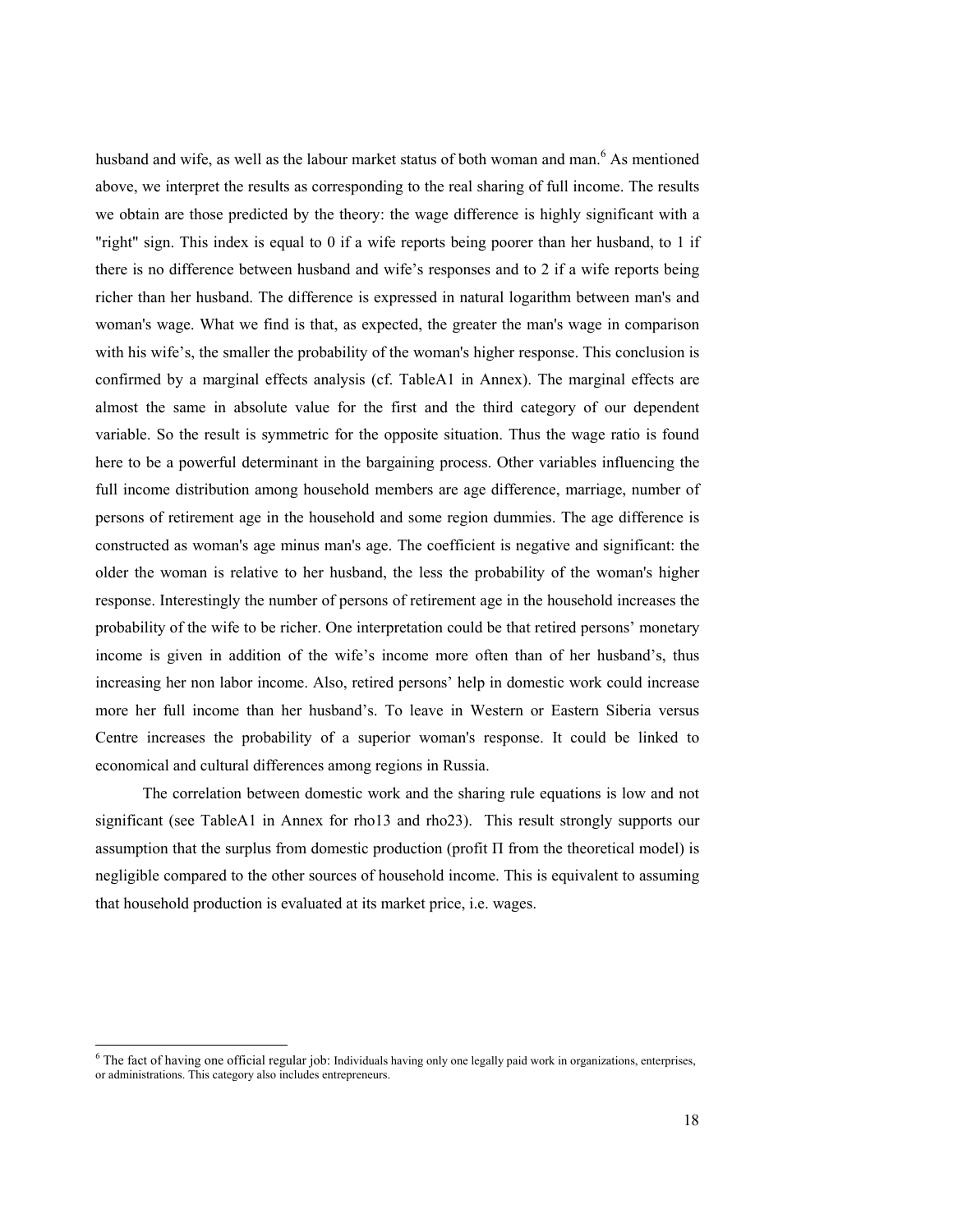Unfortunately, non labour incomes are not significant in our results. It could be due to a poor quality of these variables in the RLMS data. Only salaries and pensions are really determined on the individual level<sup>7</sup>.

Having a unique regular job doesn't influence the spouses bargaining power.

Our analysis shows that wage and age difference, the number of persons of retirement age in the household as well as the fact of living in Western or Eastern Siberia *are* important determinants of intra household inequality.

#### *Sharing rule identification*

The second part of the empirical study is a two-stage 3SLS estimation of the model described in  $(3.10) - (3.14)$ , allowing the identification of the sharing rule. We first use the sub-sample of households who share full income equally. The dependent variables are the natural logarithm of man and woman's monthly total labor supply in hours. The explanatory variables used in the total labour supply estimation are the corresponding individual's full income calculated according to (3.12), individual characteristics (age, age squared, and education), household characteristics (number of children, assets and durables possession) and type and region of settlement. The explanatory variables of the sharing rule are the same as in the oprobit equation. The estimates are reported in TableA2 in Appendix.

The main results are the following.:

<u>.</u>

Total labour supply of both men and women are positively related with their corresponding full income.

Both wage rates have a positive impact on the woman's amount of (full) income. The man's wage rate positively influences both incomes and interestingly, the effect on his own share is almost twice as high as the effect on his partner's one. This finding shows once again that the effect of such a factor as the man's wage rate is not the same regarding the sharing of full income in the household. This result does support our initial assumption of an intrahousehold bargaining process.

The number of children has a positive impact on the woman's full income and a negative but insignificant one on the man's share. As children do not influence positively the woman's wage rate, this effect must appear through the bargaining process. Hence, and in

 $<sup>7</sup>$  To construct non labour income variables we took the reported total individual income and subtracted the</sup> calculated labour market income.R eported total individual income is the response to the following question:

<sup>&</sup>quot;Please try to remember, how much money in all did you personally receive in the last 30 days, counting wages, bonuses, profits, pensions, benefits, material help, incidental earnings, and other monetary receipts, including hard currency, but convert the currency into rubles?" It is well known, unfortunately, that such data are subject to high measurement errors.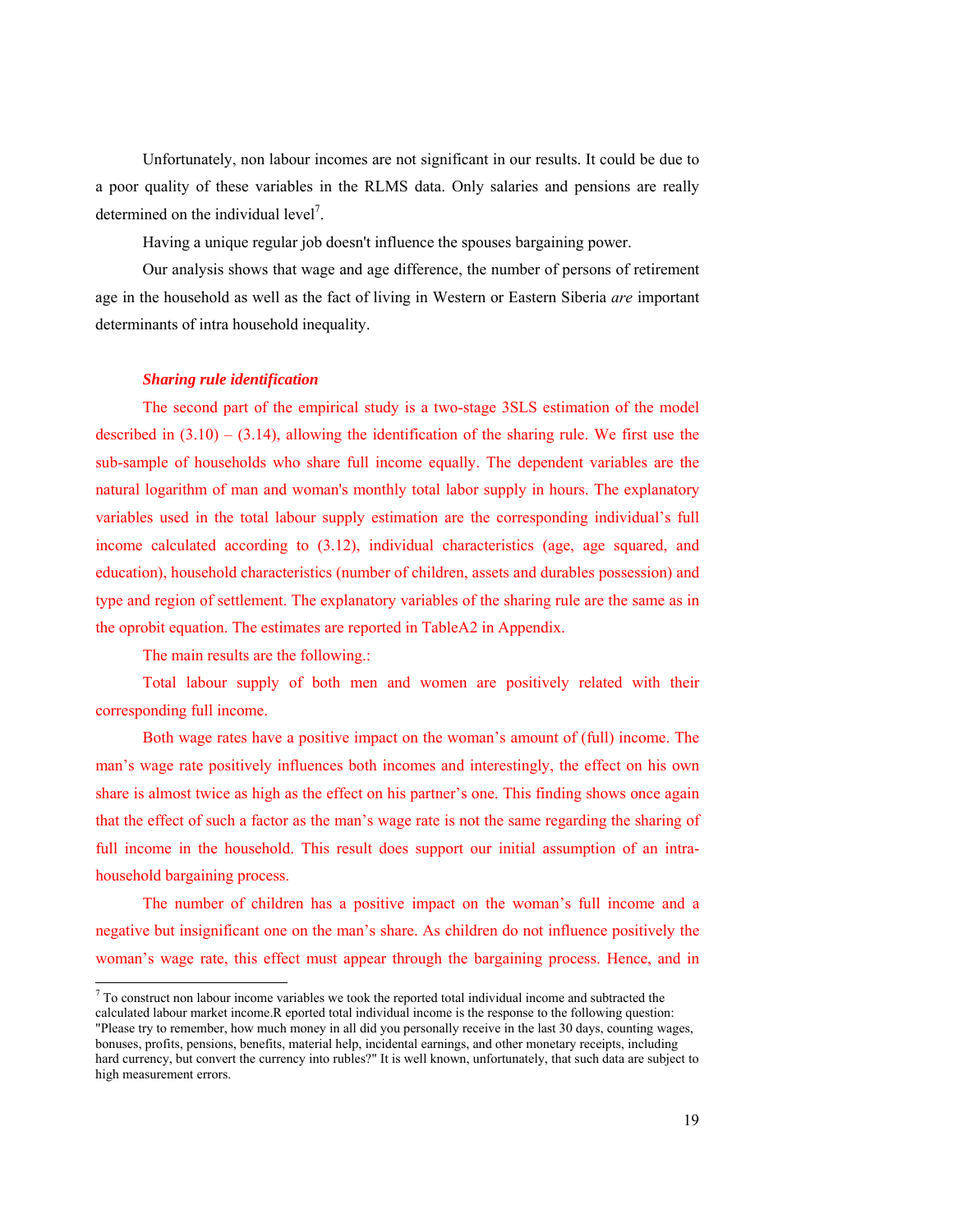contradiction with the assumption usually made that only market variables have an effect upon the bargaining power<sup>8</sup>, we find that a higher number of children seems to increases the woman's bargaining power.

# **CONCLUDING REMARKS**

We proposed an application of the collective model to the analysis of intra-household inequality using self reported income scales. The first results found in the paper support the assumptions made. The variables which are generally assumed to influence the spouses' bargaining power within the household are found to be good predictors of the difference in self reported income scales between husband and wife.

We also elaborated a new method of identification of the sharing rule: using the results obtained with couples who report the same level of income, interpreting this as an equal sharing of income, we identify the sharing rule for the whole sample. We find that the man's wage rate has a differentiated impact on the full income distribution. This finding supports the evidence of the bargaining process. Also, in contradiction with with the assumption usually made that only market variables have an effect upon the bargaining power<sup>9</sup>, we find that a higher number of children seems to increases the woman's bargaining power.

 8 See Chiappori 1997, Rapoport, Sofer, Solaz, 2005

<sup>9</sup> See Chiappori 1997, Rapoport, Sofer, Solaz, 2005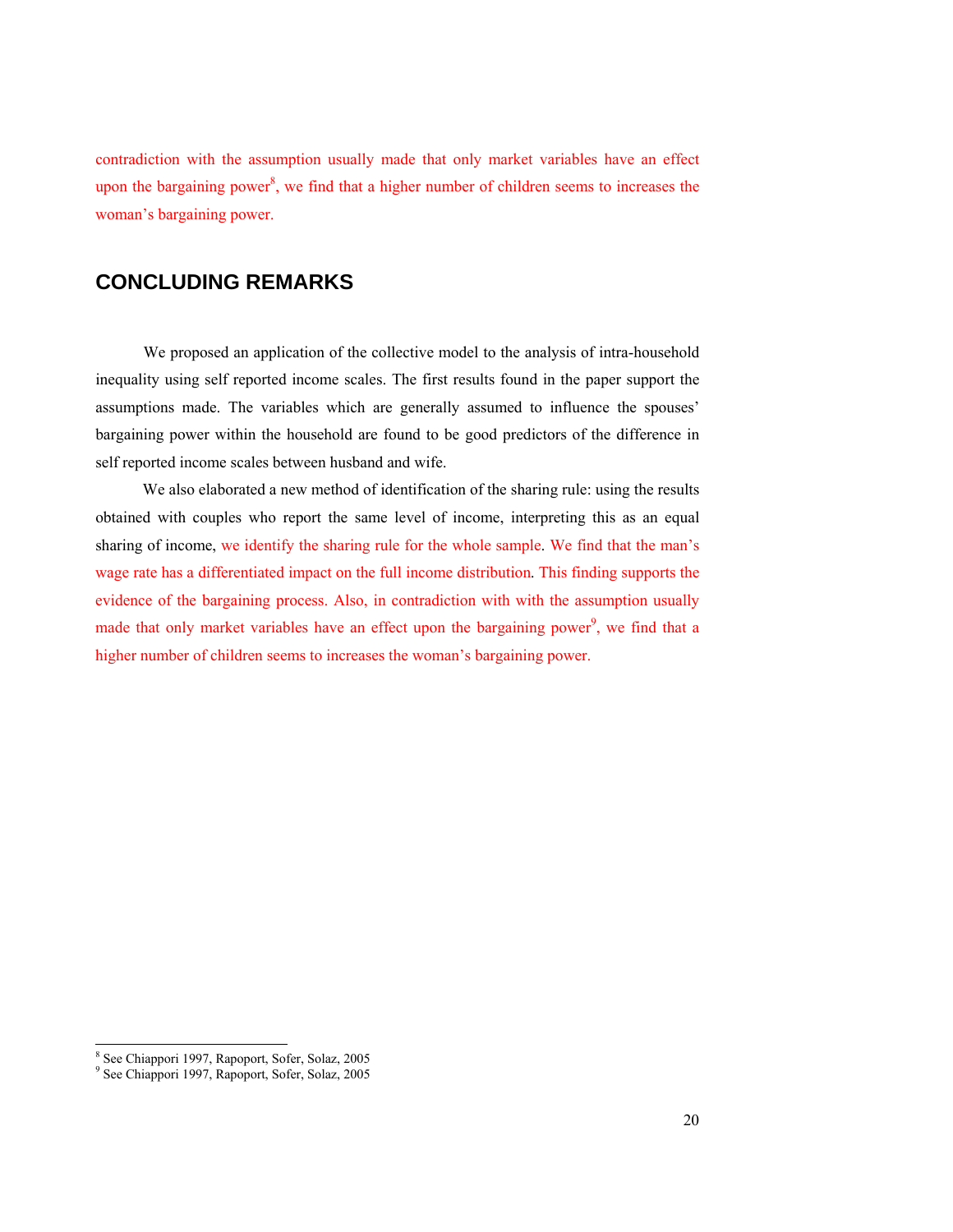## **REFERENCES**

- APPS, PATRICIA F., AND REES, RAY (1997) "Collective Labor Supply and Household Production", *Journal of Political Economy*, 105, pp. 178-190.
- BROWNING, M. and CHIAPPORI, P-A. (1998) "Efficient Intra-Household Allocations: A General Characterization and Empirical Tests", *Econometrica,* 66, pp. 1241-1278.
- BROWNING, M., CHIAPPORI, P-A. and LEWBEL, A. (2004) "Estimating Consumption Economies of Scale, Adult Equivalence Scales, and Household Bargaining Power", *mimeo.*

CHIAPPORI, PIERRE-ANDRÉ (1998) "Rational Household Labor Supply", *Econometrica*, 56, pp. 63-89.

- CHIAPPORI, PIERRE-ANDRÉ (1992) "Collective Labor Supply and Welfare", *Journal of Political Economy*, 100, pp. 437-467.
- CHIAPPORI, PIERRE-ANDRÉ (1997) "Introducing Household Production in Collective Models of Labor Supply", *Journal of Political Economy*, 105, pp. 191-209.
- CHIAPPORI, P-A., FORTIN, B. AND LACROX, G. (2002) "Marriage Market, Divorce Legislation and Household Labor Supply", *Journal of Political Economy,* 110, pp.37-72.
- FERRER-I-CARBONELL A. AND FRIJTERS P. (2004) "How important is methodology for the estimates of the determinants of happiness?", *The Economic Journal,* July, pp. 641-659.
- GREEN W. H.(2000), *Econometric Analysis*, forth ed., Englewood Cliffs, Prentice-Hall.
- RAPOPORT B., SOFER C., AND SOLAZ A. (2003), "Household Production in a Collective Model: Some New Results", TEAM Working Paper, Université Paris 1-Panthéon-Sorbonne.
- RAPOPORT B., SOFER C., AND SOLAZ A. (2005), "La production domestique dans les modèles collectives", *Actualité Economique,* forthcoming;
- RAVALLION M. AND LOKSHIN M. (2002) "Self-Rated Economic Welfare in Russia", *European Economic Review*, N°46, pp. 1453-1473;
- RAVALLION M. AND LOKSHIN M. (2001) "Identifying Welfare Effects from Subjective Questions", *Economica*, N°68, pp. 335-357;
- SENIK C. (2004) "When Information Dominates Comparison. Learning from Russian Subjective Panel Data", *Journal of Public Economics*, 88, p. 2099-2133;
- WINKELMANN L. AND WINKELMANN R. (1998) "Why are the Unemployed So Unhappy? Evidence from Panel Data", *Economica,* 65, pp. 1-15;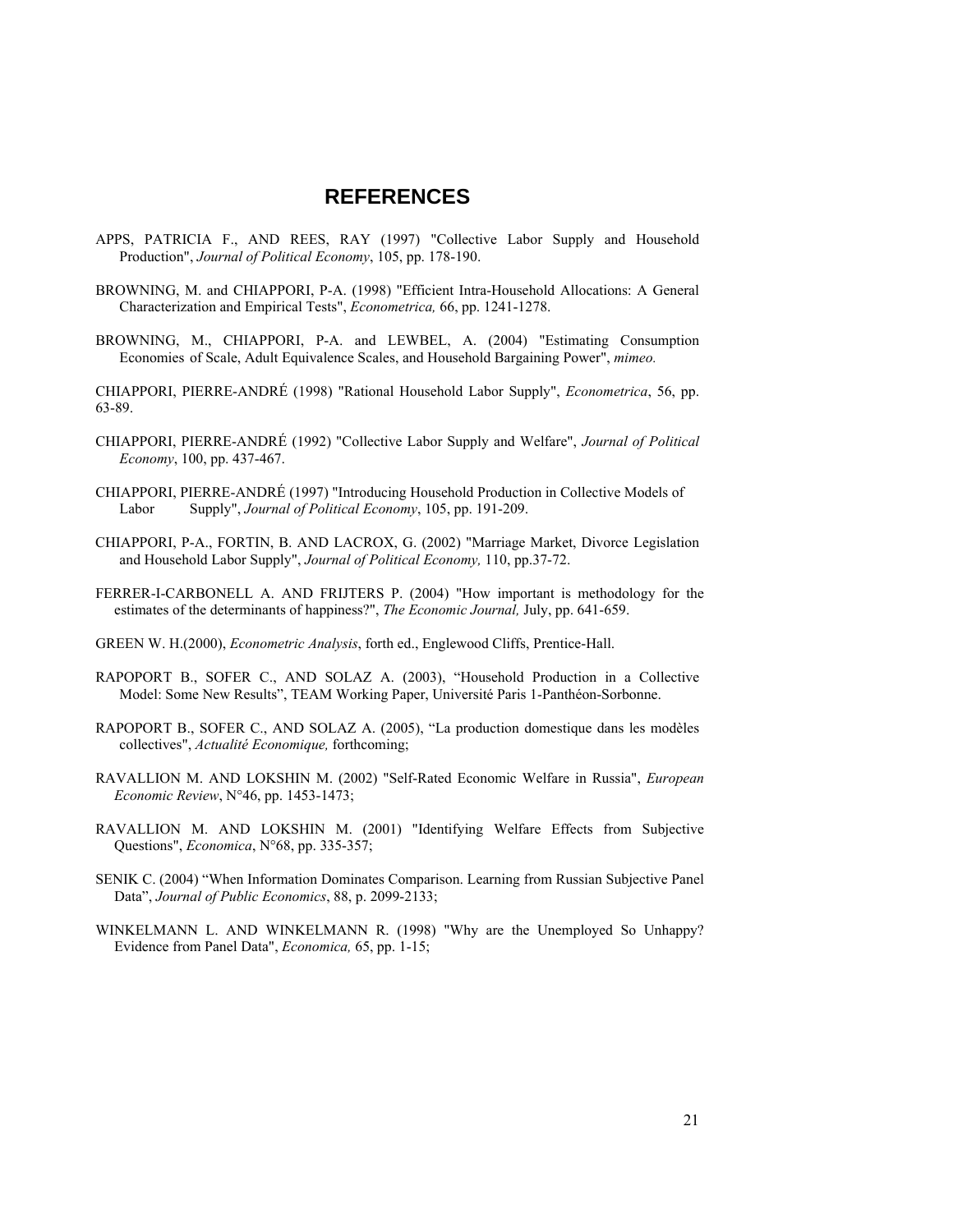### APPENDIX.

## **Table A1. ML estimation of woman and man's domestic labour supply and index of**  intra household inequality<sup>a</sup>.

|                                            | Woman's supply | Man's supply             | Index <sup>a</sup>       |             | Marginal effects for ordered probit |             |
|--------------------------------------------|----------------|--------------------------|--------------------------|-------------|-------------------------------------|-------------|
|                                            | Coefficient    | Coefficient              | Coefficient              | dP(0)/dX3   | dP(1)/dX3                           | dP(1)/dX3   |
|                                            |                |                          |                          |             |                                     |             |
| Ln of man's monthly wage                   | $0.061**$      | $-0.054**$               | $\overline{\phantom{a}}$ |             |                                     |             |
| Ln of woman's monthly wage                 | $-0.084***$    | 0,023                    | $\overline{a}$           |             |                                     |             |
| Wage difference <sup>b</sup>               |                |                          | $-0.094***$              | 0,005636    | $-0,000195$                         | $-0,005441$ |
| Man's age                                  |                | $-0,022$                 |                          |             |                                     |             |
| Man's age squared                          |                | 0,023                    |                          |             |                                     |             |
| Woman's age                                | $-0.013$       |                          | $\overline{\phantom{a}}$ |             |                                     |             |
| Woman's age squared                        | 0,012          |                          |                          |             |                                     |             |
| Age difference <sup>c</sup>                |                | $\overline{a}$           | $-0,013**$               | 0,000744    | $-0,000026$                         | $-0,000718$ |
| Woman has technical of higher education    | 0,009          |                          |                          |             |                                     |             |
| Man has technical of higher education      |                | 0.055                    |                          |             |                                     |             |
| Difference in levels of education          |                | $\overline{\phantom{0}}$ | 0,010                    | $-0,000600$ | 0,0000207                           | 0,000580    |
| Household non labour income                |                |                          | $-0,00008$               | 0,000002    | 0,000000                            | $-0,000002$ |
| Number of children 0-7 years old           | $0,466***$     | $0.463***$               | 0,046                    | $-0,002729$ | 0,000094                            | 0,002634    |
| Number of children 7-18 years old          | $0.184***$     | $0.165***$               | $-0,003$                 | 0,000206    | 0,000000                            | $-0,000199$ |
| Number of elderly males in the household   | $-0.095$       | 0,008                    | 0,105                    | $-0,006250$ | 0,000216                            | 0,006034    |
| Number of elderly females in the household | 0,018          | $-0.133**$               | 0,064                    | $-0,003806$ | 0,000132                            | 0,003674    |
| Ln of living space (sq. meters)            | $-0.008$       | $-0.034$                 | 0,003                    | $-0,000200$ | 0,000000                            | 0.000193    |
| Automobile owned                           | 0,041          | $-0.039$                 | 0,055                    | $-0.003295$ | 0,000114                            | 0,003181    |
| Washing machine owned                      | $-0.018$       | 0,027                    | $-0.081$                 | 0,004856    | $-0,000168$                         | $-0,004688$ |
| Family is working on an individual plot    | 0,009          | 0,019                    | $-0.061$                 | 0,003638    | $-0,000126$                         | $-0.003512$ |
| Rural                                      | 0,090          | 0,109                    | $-0.033$                 | 0,001971    | $-0,000068$                         | $-0,001903$ |
| North Caucasian                            | $-0,032$       | $-0,008$                 | 0,073                    | $-0,004342$ | 0,000150                            | 0,004192    |
| Volga-Vaytski and Volga Basin              | $-0,040$       | $-0.034$                 | $-0,002$                 | 0,000127    | $-0,000000$                         | $-0,000122$ |
| Moscow - St-Petersburg                     | $-0.069$       | $-0.178**$               | 0,028                    | $-0,001662$ | 0,0000574                           | 0,001604    |
| Northern and North Western                 | $-0.031$       | $0,156*$                 | 0,151                    | $-0,009002$ | 0,0003111                           | 0,008691    |
| Ural                                       | $-0,159**$     | $-0.089$                 | 0,123                    | $-0.007382$ | 0.0002551                           | 0,007127    |
| Western Siberia                            | $-0,122$       | 0,047                    | $0,237**$                | $-0,014184$ | 0,0004901                           | 0,013694    |
| Eastern Siberia and Far Eastern            | $-0.091$       | $-0.042$                 | $0.205**$                | $-0.012278$ | 0,0004242                           | 0,011853    |
| Round <sub>5</sub>                         | 0,070          | $0,145**$                | $0.143**$                | $-0,008553$ | $-0,0002955$                        | 0,008257    |
| Round <sub>6</sub>                         | $-0.022$       | 0,007                    | 0,104                    | $-0,006203$ | 0,0002143                           | 0,005989    |
| Round <sub>8</sub>                         | $-0,110$       | $-0.135*$                | 0,049                    | $-0.002917$ | 0,0001008                           | 0,002816    |
| Constant                                   | $4.67***$      | 4,252***                 | $\blacksquare$           |             |                                     |             |
| Ancillary parameters                       |                |                          |                          |             |                                     |             |
| c1                                         |                |                          | $-0.515**$               |             |                                     |             |
| c2                                         |                |                          | $0.563**$                |             |                                     |             |
| Rho13                                      | $-0,043$       |                          |                          |             |                                     |             |
| Rho <sub>23</sub>                          | $-0.014$       |                          |                          |             |                                     |             |
| Rho12                                      | $0.359***$     |                          |                          |             |                                     |             |
| Number of observations                     | 2144           |                          |                          |             |                                     |             |
| Log likelihood                             | $-7658,87$     |                          |                          |             |                                     |             |

\* is significant at 10% level; \*\* is significant at 5% level; \*\*\* is significant at 1% level a The dependent variable is index of intra household inequality: 0 – if a wife reports being

poorer than her husband;  $1$  – there is no difference,  $2$  – if a wife reports being richer than her husband.

Wage difference: the difference between ln of man's monthly real wage and ln of woman's real monthly wage.  $\frac{c}{\sqrt{2}}$ 

Age difference: the difference between woman's age and man's age

The reference categories are: Urban versus Rural, Central and Central Black-Earth for region, Round7 for round of observation.

Source: RLMS (round5-8)